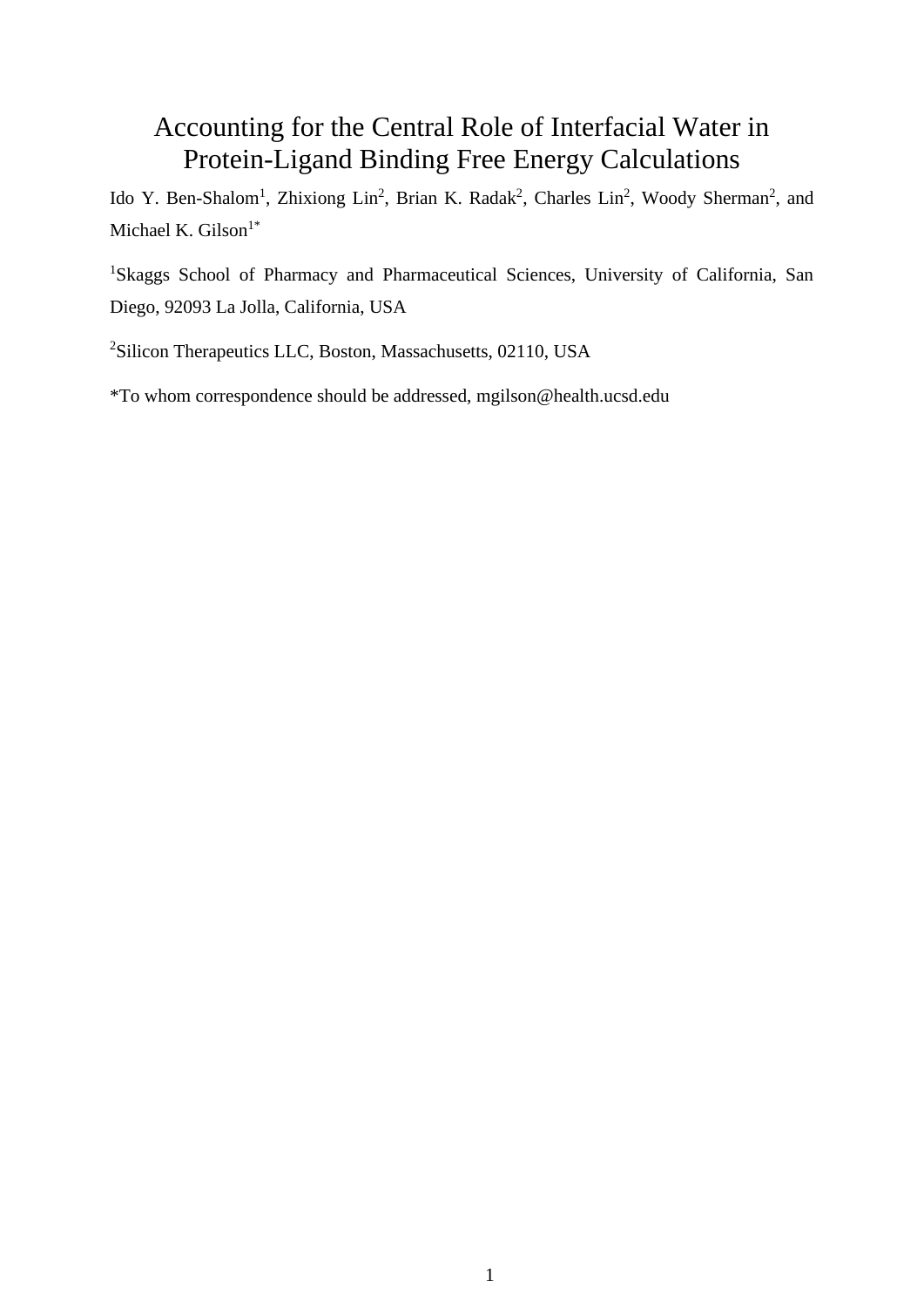### **1 ABSTRACT**

Rigorous binding free energy methods in drug discovery are growing in popularity due to a combination of methodological advances, improvements in computer hardware, and workflow automation. These calculations typically use molecular dynamics (MD) to sample from the Boltzmann distribution of conformational states. However, when part or all the binding site is inaccessible to bulk solvent, the time needed for water molecules to equilibrate between bulk solvent and the binding site can be well beyond what is practical with standard MD. This sampling limitation is problematic in relative binding free energy calculations, which compute the reversible work of converting Ligand 1 to Ligand 2 within the binding site. Thus, if Ligand 1 is smaller and/or more polar than Ligand 2, the perturbation may allow additional water molecules to occupy a region of the binding site. However, this change in hydration may not be captured by standard MD simulations and may therefore lead to errors in the computed free energy. We recently developed a hybrid Monte Carlo/MD (MC/MD) method, which speeds the equilibration of water between bulk solvent and buried cavities, while sampling from the intended distribution of states. Here, we report on the use of this approach in the context of alchemical binding free energy calculations. We find that using MC/MD markedly improves the accuracy of the calculations and also reduces hysteresis between the forward and reverse perturbations, relative to matched calculations using only MD with or without the crystallographic water molecules. The present method is available for use in the AMBER simulation software.

## **2 INTRODUCTION**

The identification of a small organic molecule that binds a targeted protein with high affinity is a key early challenge in many drug discovery projects. A range of computational methods to estimate the affinity of candidate drug molecules for proteins have been developed to assist at this stage.<sup>1-3</sup> In recent years, advancements in both computer hardware and software  $4-10$  have enabled increasing application of relatively detailed molecular simulations to this problem. In particular, building on fundamental work on both theory and methods,  $1^{1-18}$  it is now feasible to integrate rigorous free energy methods into the drug design process.<sup>19–23</sup>

Free energy methods require sampling the configurations of the aqueous protein-ligand complex from the Boltzmann distribution defined by a potential function, or force field.<sup>24–26</sup> These configurations are usually generated using molecular dynamics (MD) simulations,  $27-30$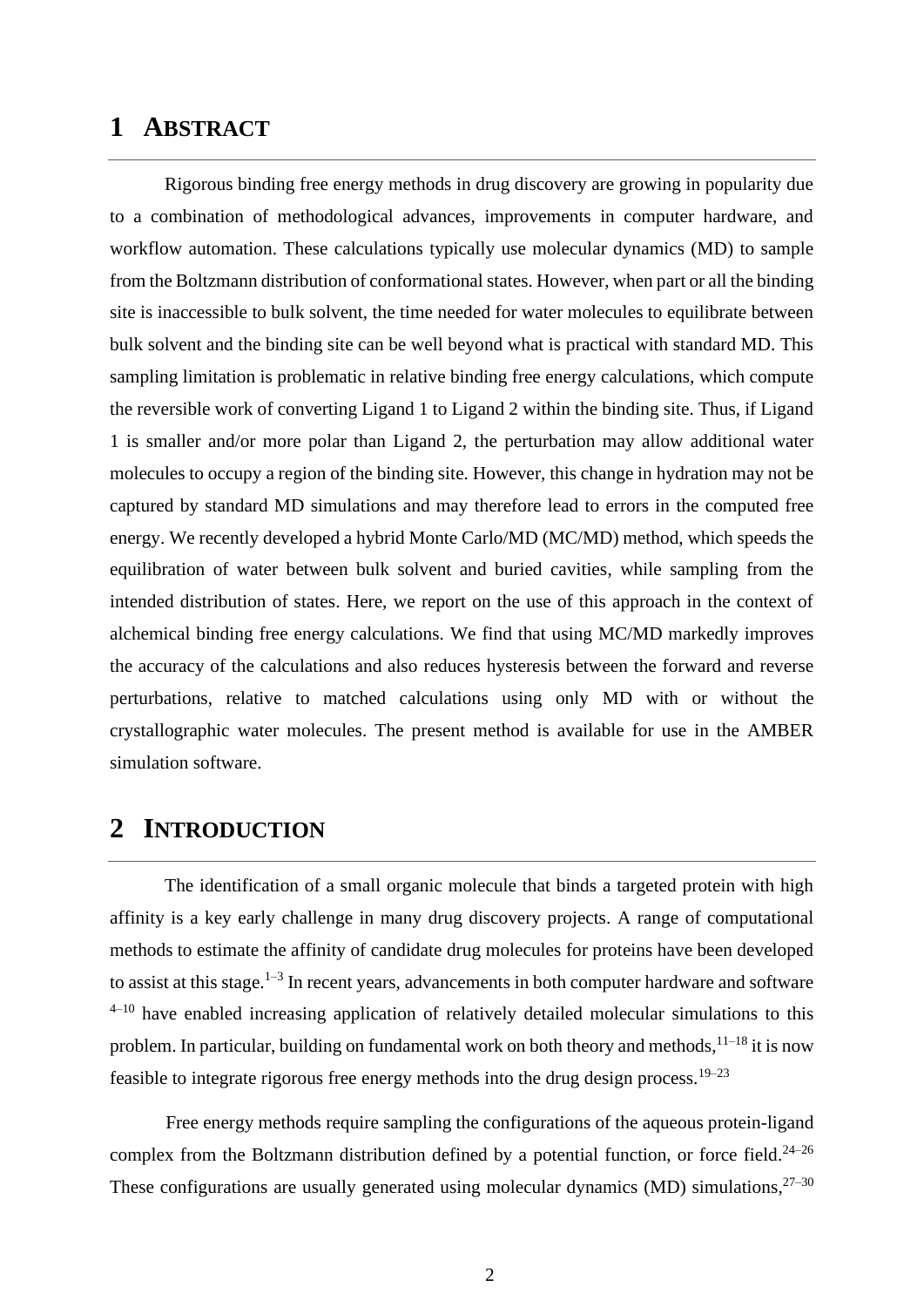but Monte Carlo (MC) methods may also be employed.<sup>31–33</sup> Given a method that provides correct sampling of a molecular system at equilibrium, one may choose among several methods of computing the difference in the free energy between two states of the system. These methods include thermodynamic integration  $(TI)$ ,<sup>34</sup> free energy perturbation  $(FEP)$ ,<sup>35</sup> Bennett Acceptance Ratio,<sup>36</sup> which is closely related to FEP, and Multistate Bennett Acceptance Ratio (MBAR).<sup>37</sup> Perturbing all the way from the initial to the final state, although feasible in principle, usually leads to convergence problems, so it is common instead to compute the free energy difference by running equilibrium simulations at each of a series of small steps that interpolate between the initial and final states. Additional methods allow the calculation of free energy differences from nonequilibrium simulations, in which the progression from initial to final is forced to occur too fast for the simulations to generate equilibrium distributions.<sup>38–42</sup>

In the context of computer-aided drug design, free energy methods may be used to compute the standard free energy of binding <sup>16</sup> by interpolating between the bound and unbound states with steps along a physical pathway, in which the ligand is stepwise removed from the binding site,<sup>14,43,44</sup> or a non-physical, or alchemical, pathway, in which the ligand is artificially decoupled from the binding site and then recoupled with bulk solvent.<sup>16,45,46</sup> Such methods are often termed absolute binding free energy (ABFE) calculations to distinguish them from relative binding free energy (RBFE) calculations,  $11,21,22$  which provide the difference in binding free energy of two chemically similar ligands by perturbing one into the other within the binding site and then in bulk solution, and then using thermodynamic closure to connect these differences with the difference between their binding free energies [\(Figure 1\)](#page-4-0). Because converting one ligand to another is a non-physical process, RBFE calculations are also termed alchemical.

In some drug design projects, the crystal structure of the targeted binding pocket reveals a buried cavity that has no channel through which water can enter or exit. Thus, water in the pocket can exchange with bulk water only through conformational fluctuations that open the binding pocket. Such fluctuations are generally infrequent relative to the time scales accessible by current simulations. This situation poses a challenge for binding free energy calculations in which the hydration of the pocket should change on going from the initial to the final state. Thus, in alchemical ABFE calculations, decoupling of the ligand from the binding site leaves an empty binding pocket which usually should become hydrated. Similarly, when one uses alchemical RBFE methods to compare the binding free energy of two ligands of different size and/or polarity, the number of waters bound along with the ligand often ought to change. Commonly used MD simulations cannot replicate these changes in the hydration of buried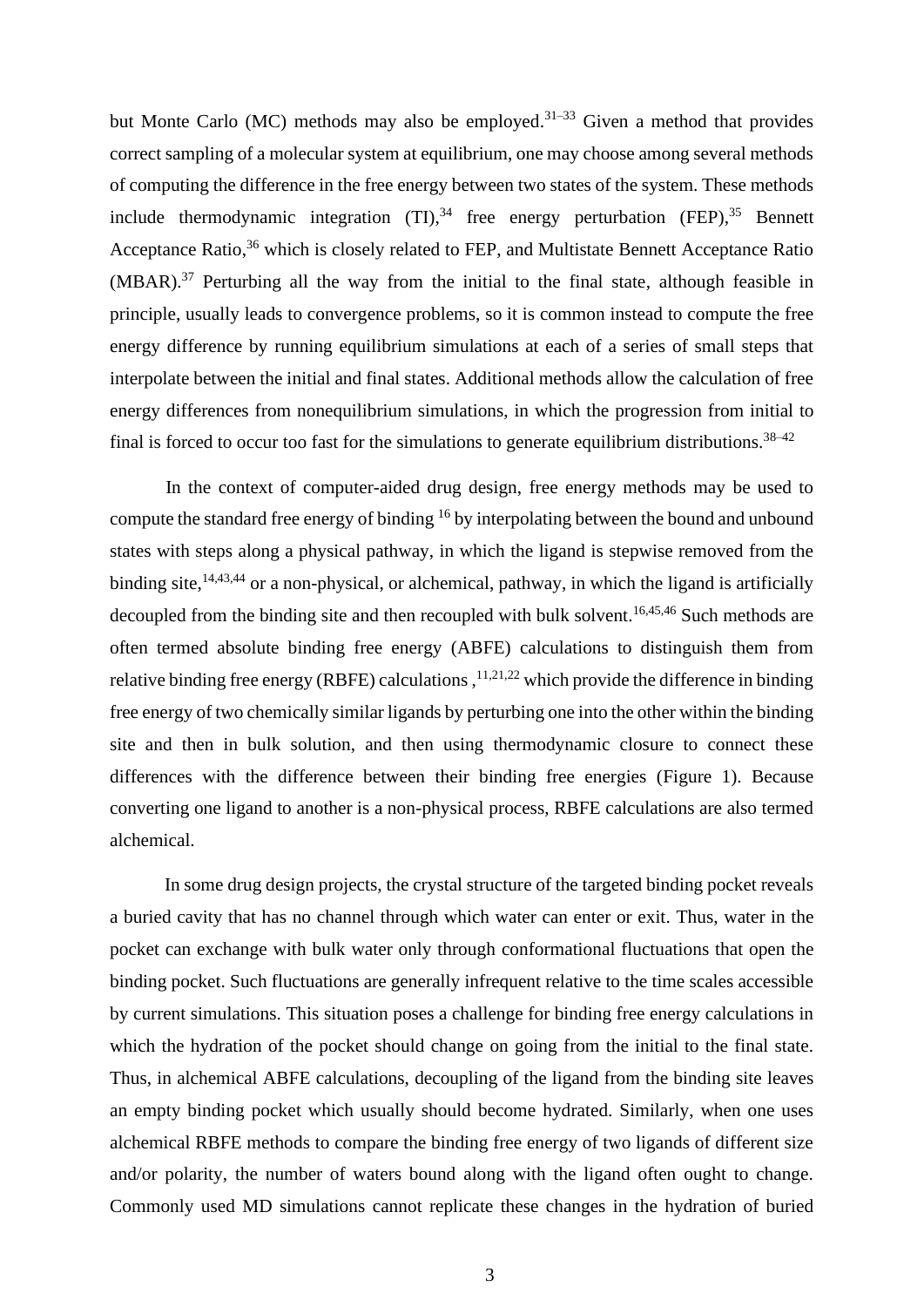cavities, so the number of waters in the pocket remains constant, rather than adapting properly to changes in the ligand, and this structural error can lead to errors in computed free energies. In addition, if one runs the same perturbation in both directions — e.g., going from ligand 2 to ligand 1 instead of ligand 1 to ligand 2 — where the two starting states have different numbers of buried waters, the two free energies may be quite different. Such differences, termed hysteresis, are a sign of inadequate sampling in free energy calculations, as the free energy is a state function and the free energy change on going from state 1 to state 2 is the additive inversion of the free energy change on going from state 2 to state 1. Here the problem is inadequate sampling of water moves into and out of the binding site.

This problem can be addressed by including MC steps that can exchange water molecules into and out of the binding pocket without following a physically realizable path. When done with the correct Metropolis acceptance criterion,<sup>47</sup> the added MC steps should, like MD, sample from the desired thermodynamic distribution and thus rigorously yield the free energy. Early work along these lines mixed regular MD sampling with Grand Canonical (GC) MC steps, which add or remove water molecules to or from the system in a manner that preserves the thermodynamic distribution for the appropriate chemical potential of water.<sup>48</sup> The GC method has also been successfully applied to ligand binding free energies in the context of a purely MC algorithm,<sup>49</sup> and has been shown to reduce hysteresis when used to set up water occupancies along the perturbation steps of RBFE calculations.<sup>50</sup> A recent preprint also shows that a hybrid GC/MD approach yields less hysteresis and somewhat lower errors, relative to experiment, than pure MD, across a large number of test cases.<sup>51</sup>

We recently reported a combined MC/MD approach which equilibrates water between buried cavities and the bulk without requiring the Grand Canonical machinery and the resulting changes in particle number. <sup>52</sup> This method, which is available in the AMBER simulation package,<sup>53</sup> alternates blocks of standard MD steps with blocks of translational MC water move attempts executed within a rectangular region that overlaps with both the protein interior and the bulk solvent. The translational moves allow water molecules to exchange between bulk and buried cavities, while maintaining a Boltzmann distribution of states. In particular, water molecules can exit or enter the buried binding site as a ligand grows or contracts during the alchemical process of an RBFE calculation.

Here, we report the first application of the MC/MD method to the calculation of RBFEs for pairs of ligands that bind to buried protein cavities and that, when bound, are associated with different numbers of water molecules. We also compare this approach with other protocols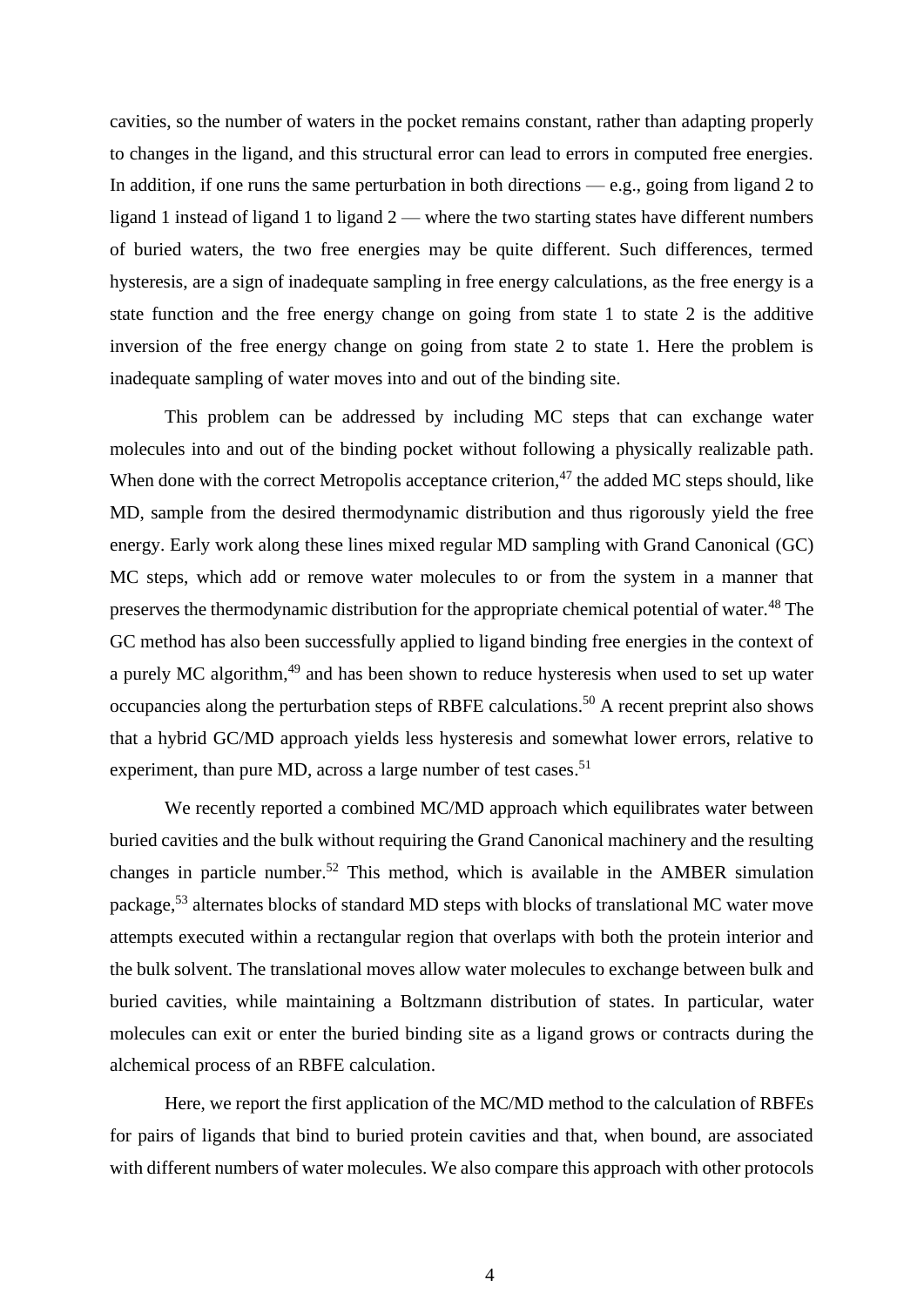for handling binding site hydration, including methods based on standard MD simulations. The MC/MD approach yields notably lower hysteresis and better agreement with experiment.



<span id="page-4-0"></span>Figure 1: Diagram of the thermodynamic cycle used in relative binding free energy  $(RBFE = \Delta\Delta G^{\circ})$  calculations where the hydration of the binding site differs between the two ligands. The RBFE is calculated as the difference between the free energies of converting Ligand 1 into Ligand 2 in the binding site versus in solution.

# **3 METHODS**

#### <span id="page-4-1"></span>**3.1 OVERVIEW**

We compared four methods of treating binding site hydration in calculations of RBFEs between paired ligands that occupy buried protein cavities. For each pair, one ligand is smaller than the other, and crystallographic data drawn from the Protein Data Bank (PDB)<sup>54,55</sup> indicates that the extra space associated with the smaller ligand is occupied by at least one additional buried water molecule (Section [3.2\)](#page-6-0). Two of the methods (Methods 1 and 2) use our previously developed MC/MD code, which allows water molecules to equilibrate between bulk solvent and buried sites,<sup>52</sup> and two (Methods 3 and 4) use only standard MD. All four methods (Figure [2\)](#page-5-0) follow the same overall protocol, starting from a crystal structure of the protein with one of the two ligands. They all carry out an initial water placement by the usual method of superimposing a pre-equilibrated box of water on the protein-ligand system and discarding waters that clash with the solutes. This hydrated system is then replicated to generate a separate simulation for each of a series of windows along the alchemical change of the initial ligand to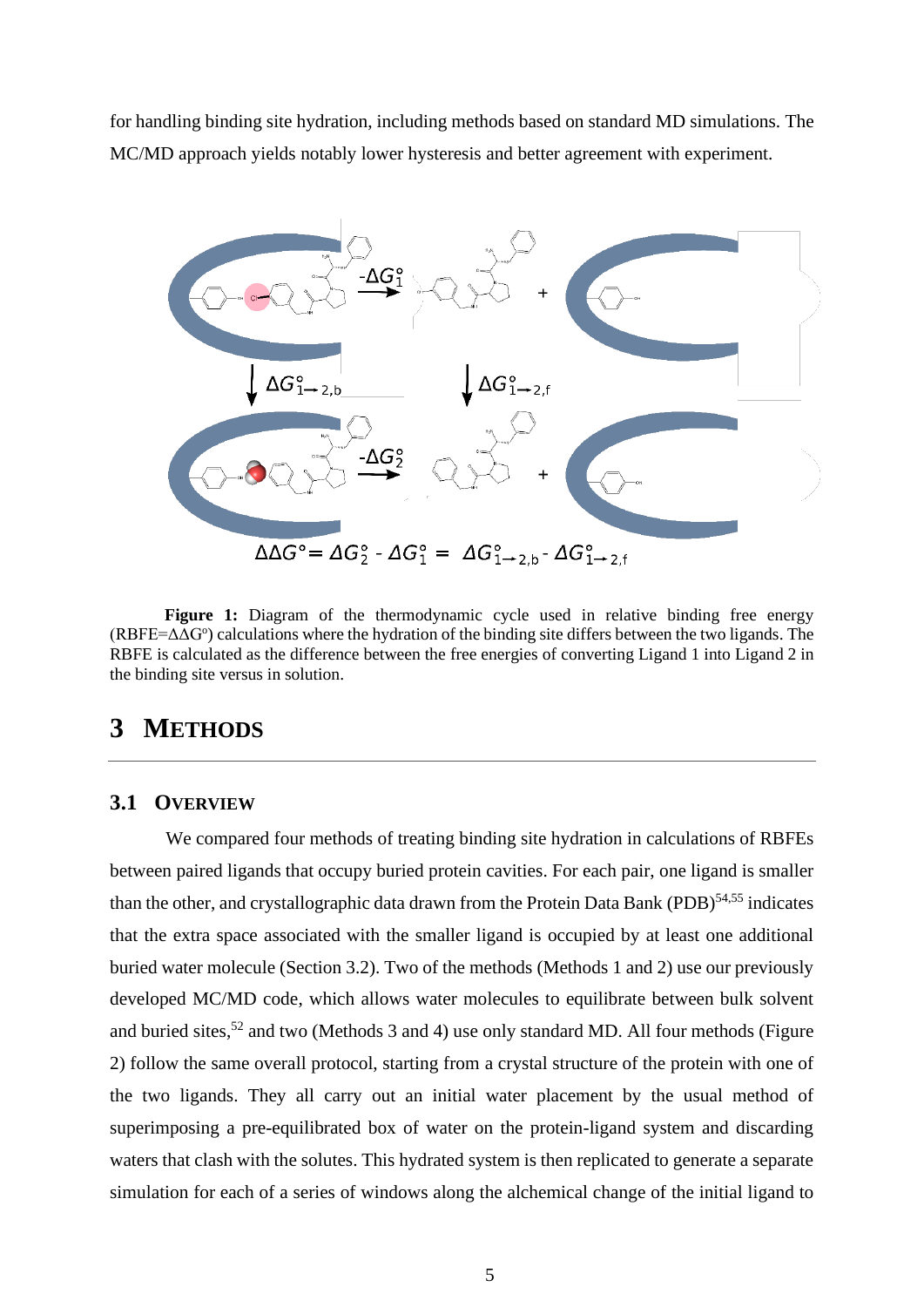the final ligand, and the water structure in each of these simulations is allowed to relax with an equilibration simulation in which all non-hydrogen protein and ligand atoms are restrained to their initial coordinates. The progress from the initial to final window is scaled by the quantity λ, which goes from 0 to 1. Finally, production simulations with all atoms mobile are done for each  $\lambda$  window to compute the free energy change upon converting the initial ligand to the final ligand. Within this framework, the Methods are distinguished as follows.

**Method 1** strips out the crystallographic waters before the initial hydration step and then uses MC/MD during both the equilibration step and the free energy production step. Thus, water occupancy is customized to each  $\lambda$  window during equilibration and can continue to vary within each window during production.

**Method 2** is the same as Method 1, except that standard MD is used during the free energy production step. Thus, water occupancy is again customized to each  $\lambda$  window by the MC steps during equilibration, but it is fixed during production.

**Method 3** also strips out the crystallographic waters before the initial hydration step but uses only standard MD during both the equilibration and production phases. Thus, water occupancy is determined by the initial hydration step and is the same for all  $\lambda$  windows, rather than being allowed to equilibrate between the binding cavity and the bulk as in Methods 1 and 2.

**Method 4** is same as Method 3, except that crystallographic waters are retained.



<span id="page-5-0"></span>**Figure 2:** Diagram of the four methods of dealing with water molecules in the binding site. See text for details*.*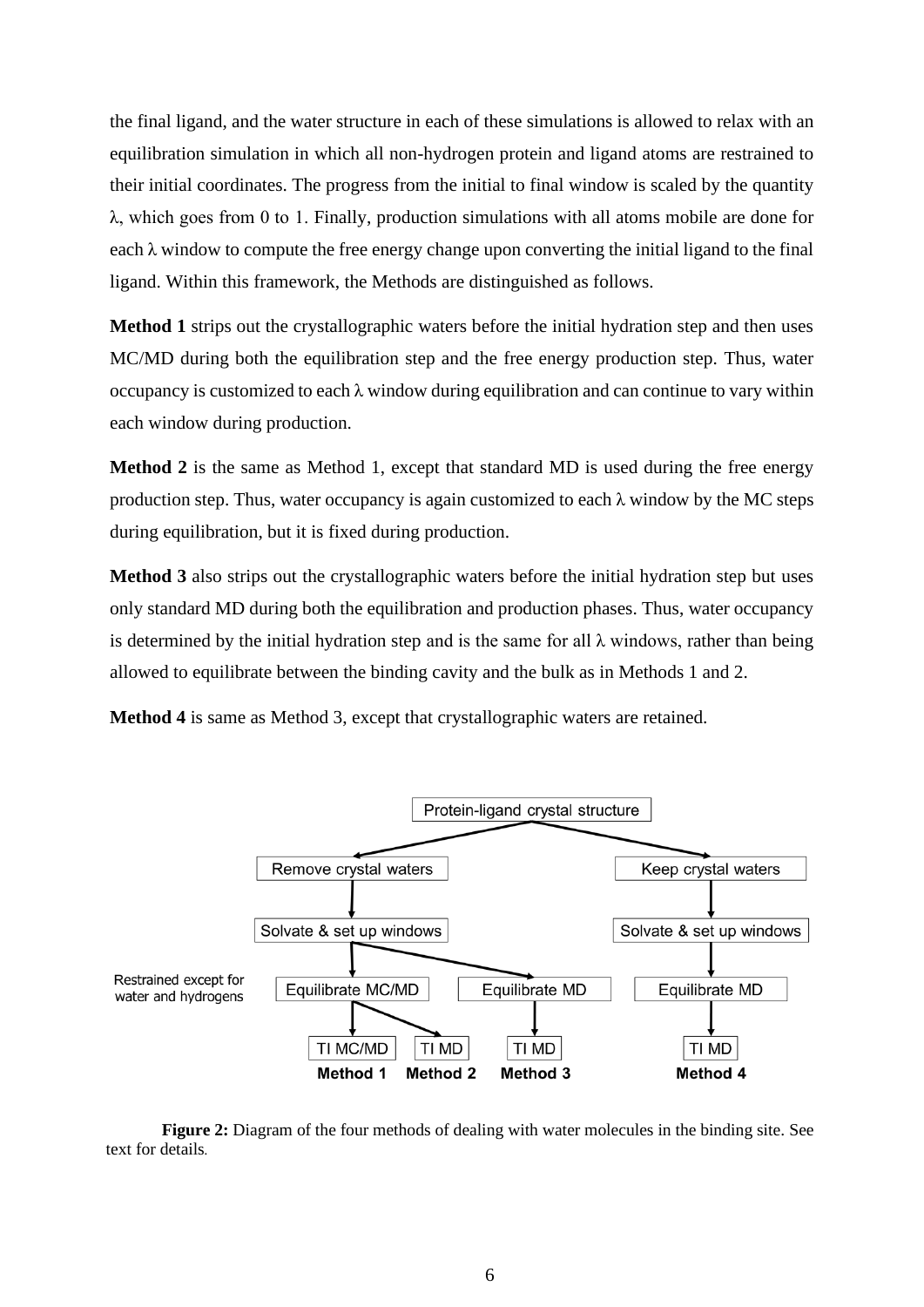#### <span id="page-6-0"></span>**3.2 TEST SYSTEMS**

Our test systems are pharmaceutically relevant protein-ligand systems that meet the following criteria: A) The binding pocket in crystal structures with bound ligand is a buried cavity; i.e., it has no channel to the bulk large enough to allow a water molecule to enter or exit. B) There are at least two inhibitors that share a chemical scaffold and differ from each other only by a small modification, and for which bound poses are available from crystal structures or could reasonably be constructed from existing co-crystal structures. C) Of these, we could find two ligands with different numbers of buried water molecules trapped between the ligand and protein. D) Experimentally measured binding free energies are available for both ligands. As detailed in [Figure 3](#page-8-0) and [Table 1,](#page-7-0) the test systems are: Heat shock protein 90 (HSP90) with four ligands in two perturbations; Scytalone dehydratase and Bruton's tyrosine kinase (BTK), each with two ligands in one perturbation; Thrombin with four ligands in three perturbations; and OppA with four peptides in two perturbations. Here, we created ligand IDs comprising the first letter of the first author's surname followed by the identifier used for the molecule in the publication. The peptides are named according to the one letter code of the amino acids [\(Figure](#page-8-0)  [3;](#page-8-0) [Table 1\)](#page-7-0). Co-crystal structures are not available for inhibitors D13b and C3d, but co-crystal structures are available for the other compounds in their perturbations (D15b in 4FCP and C5d in 5STD respectively). We constructed the required poses by docking D13b and C3d with the atoms they have in common with D15b and C5d, respectively, restrained to the available crystallographic coordinates.<sup>56</sup>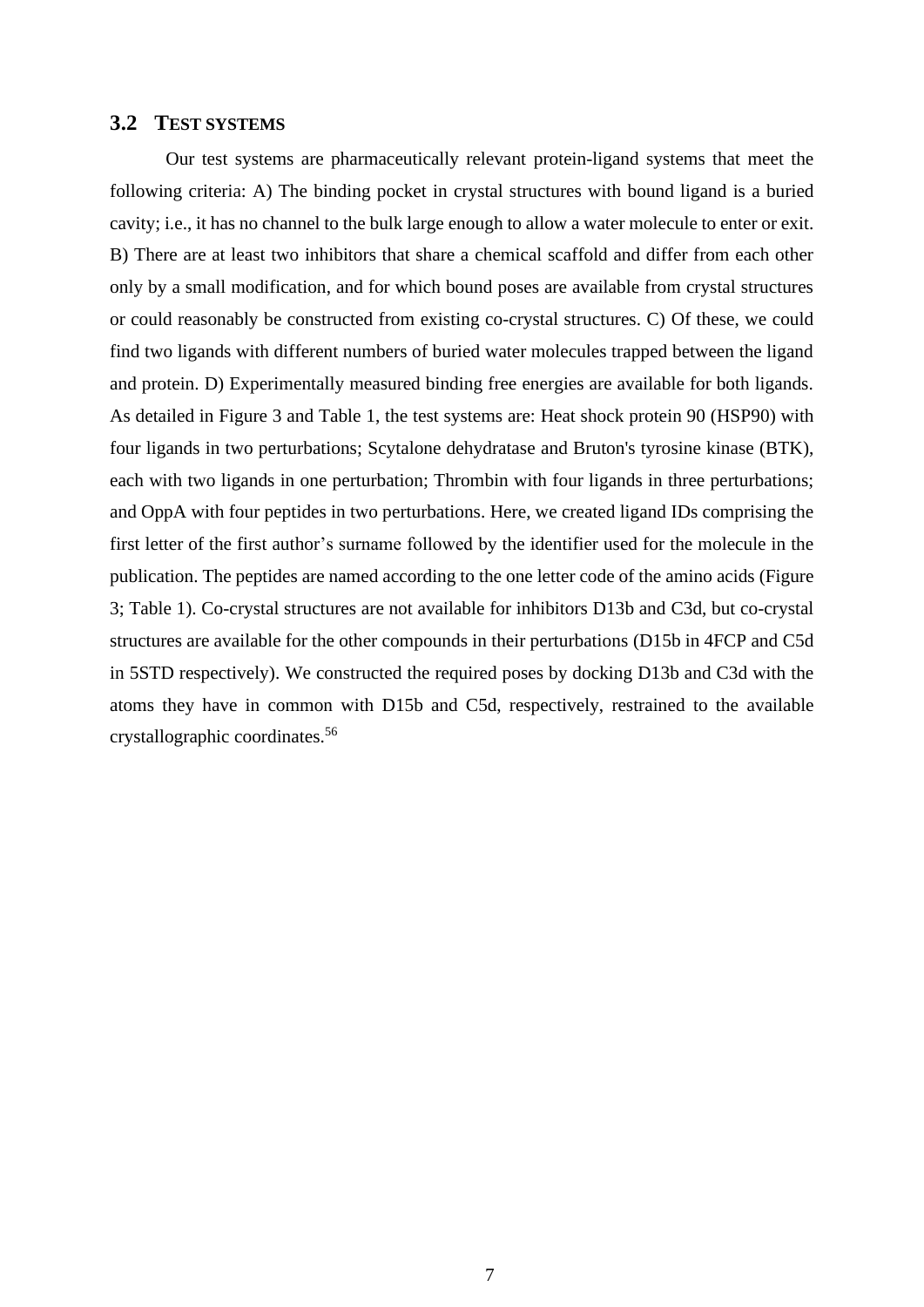|                |                  | <b>Ligand 1</b>        | <b>Ligand 2</b> |                    |                                    |  |
|----------------|------------------|------------------------|-----------------|--------------------|------------------------------------|--|
| <b>Protein</b> | <b>Name</b>      | <b>PDB ID</b>          | <b>Name</b>     | <b>PDB ID</b>      | N <sub>disp</sub> ; Figure 3 panel |  |
| HSP90          | D13b             | $4FCP^{57*}$           | D15b            | $4FCQ^{57}$        | 1; A                               |  |
|                | W <sub>1</sub>   | $2XAB^{58}$            | W <sub>2</sub>  | 2XJG <sup>58</sup> | 2; B                               |  |
| Scytalone      | C3d              | $5STD^{59*}$           | C5d             | $3STD^{59}$        | 1; C                               |  |
| dehydratase    |                  |                        |                 |                    |                                    |  |
| <b>BTK</b>     | <b>S8</b>        | $4ZL\overline{Z^{60}}$ | <b>S11</b>      | $4Z3V^{60}$        | 1; D                               |  |
| Thrombin       | B1b              | $2ZC9^{61}$            |                 |                    | 1; E                               |  |
|                | B <sub>3</sub> a | $2ZF0^{61}$            | B <sub>5</sub>  | $2ZFF^{61}$        | 1; E                               |  |
|                | B <sub>1</sub> a | 2ZDV <sup>61</sup>     |                 |                    | 1; E                               |  |
| OppA           | <b>KKK</b>       | 2OLB <sup>62</sup>     | <b>KWK</b>      | 1JEV <sup>63</sup> | 2; F                               |  |
|                | <b>KEK</b>       | 1JEU <sup>63</sup>     |                 |                    | 4; F                               |  |

<span id="page-7-0"></span>Table 1: Ligands and proteins used to construct the present dataset. N<sub>disp</sub>: the number of buried waters displaced in each perturbation, based on the crystal structures. Fig3 panel: panel in Figure 3 showing each perturbation. \* indicates structures built from closely related ligands co-crystallized with the same protein.



 $\mathsf{A}$ 







S11



 $-1.41$ 

B S<sub>8</sub>

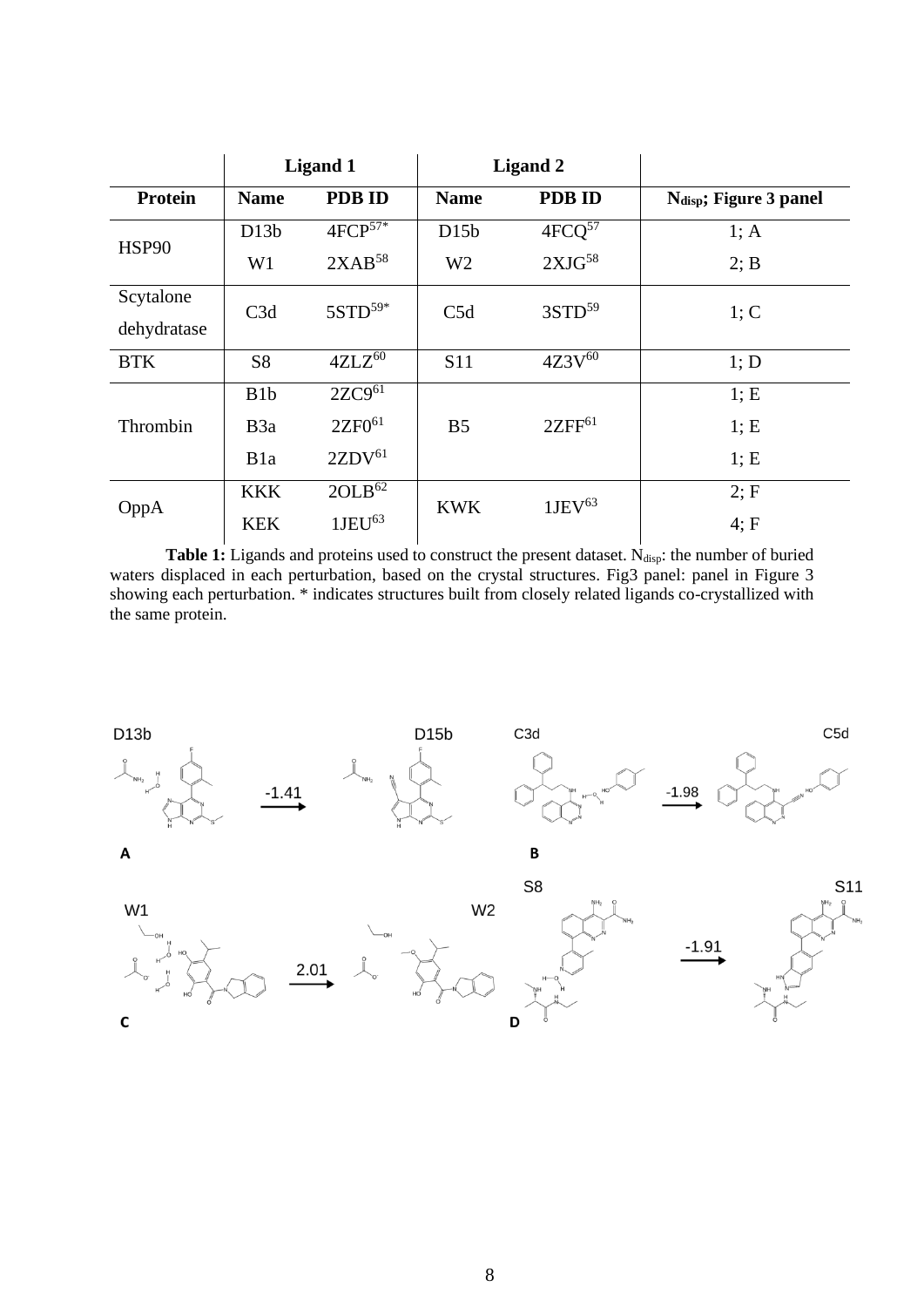

<span id="page-8-0"></span>**Figure 3:** Perturbations considered in this study, with schematic representations of water displacements and selected neighboring side-chains. Numbers above arrows are the experimental free energy changes (kcal mol<sup>-1</sup>). A, B) ligands D13b and D15b and W1 and W2, all HSP90 inhibitors. C) C3d and C5d, Scytalone dehydratase inhibitors. D) S8 and S11, BTK inhibitors. E) B1a, B1b, B3a, and B5, Thrombin inhibitors. F) peptides KEK, KKK, KWK, OppA inhibitors. Dashed lines indicate linkage to the rest of the peptide, which is not changed in these perturbations. Structures are shown with the charge states used in the simulations.

#### <span id="page-8-1"></span>**3.3 SIMULATIONS AND FREE ENERGY CALCULATIONS**

All systems were constructed using the TIP3P water model<sup>64</sup>, the ff14SB<sup>65,66</sup> force field for the protein, and  $GAFF2^{67}$  for the ligands. Ligands and protein-ligand complexes were solvated in rectangular boxes using tleap, with initial buffer sizes of 12 and 8 Å, respectively. The net charge of each system was neutralized by addition of  $K<sub>+</sub>$  or Cl- ions as appropriate. The simulations were performed on graphics processor units (GPUs) with AMBER18's GPUaccelerated PMEMD simulation code.<sup>5,6,68,69</sup> During equilibration, Cartesian restraints to the starting structure were applied to all ligand and protein heavy atoms, with a force constant of 5 kcal mol<sup>-1</sup>  $\AA$ <sup>-2</sup>. After a brief minimization (50 steps of steepest descent plus 450 steps of conjugate gradient), the system was sequentially heated at a fixed volume with linear ramps joining the temperatures 5, 100, 200, and 298.15 K, at 20 ps per ramp, with each ramp followed by an additional 20 ps with pressure coupling. The resulting setups then were converted to alchemical topologies by mapping the initial ligand's atoms to the atoms of a new ligand, with a maximum common substructure algorithm as implemented in RDKit.<sup>70</sup> At this stage, the hydrogen masses were also increased to a target mass of 3.024 amu by repartitioning mass from the nearest bound heavy atom.<sup>71,72</sup> The heating steps were then repeated at each alchemical coupling value ( $\lambda$  window), and water structure was then equilibrated as described in Section 3.3. Restraints were then removed, and the production simulations were executed.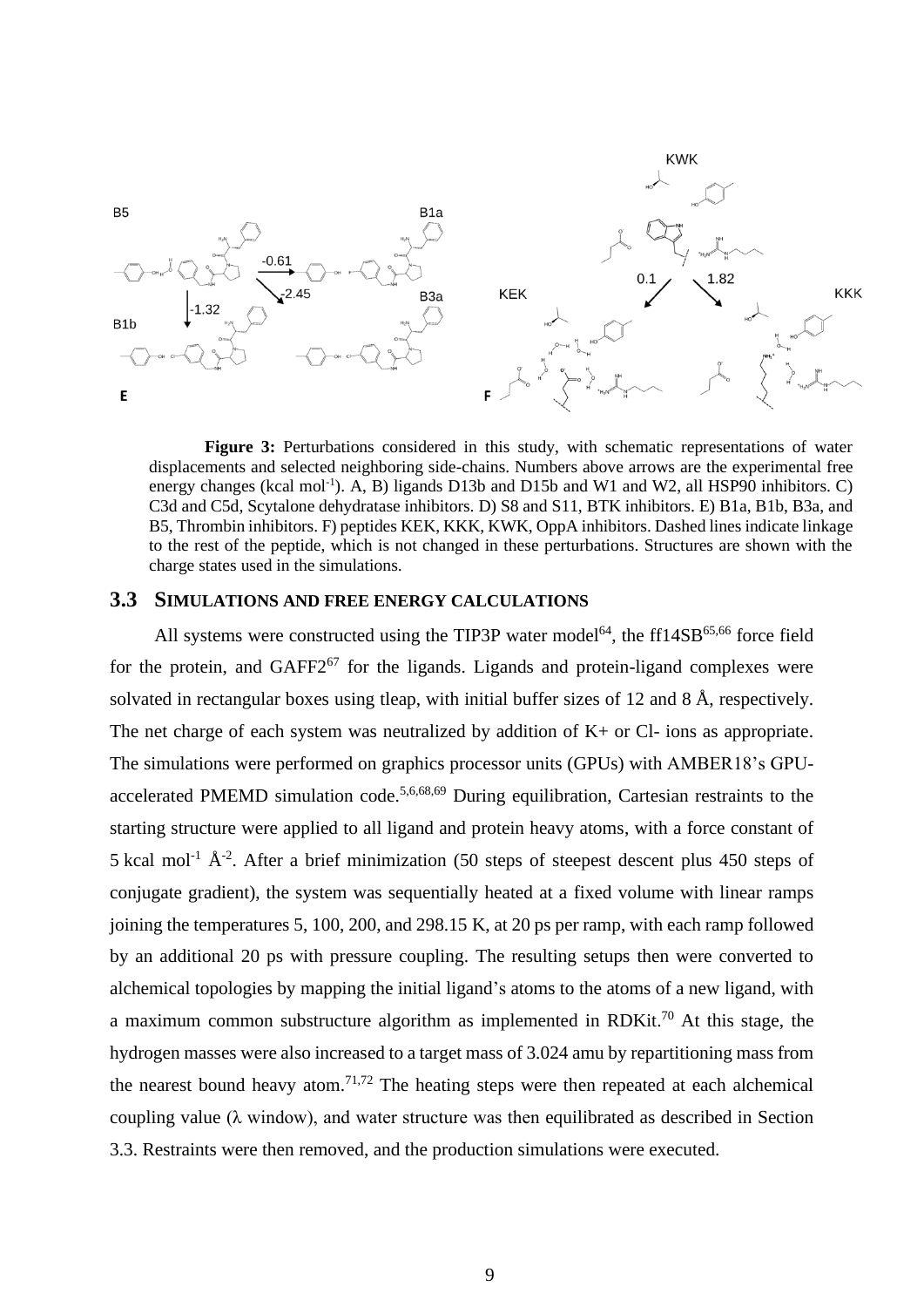All simulations used a Langevin integrator with a 2 fs timestep for heating and equilibration and 4 fs for production, and a friction coefficient of 2  $ps^{-1}$ . Heating steps were run in NVT, while equilibration and production steps were run in NPT with pressure regulated at 1 atm with a Monte Carlo barostat.<sup>73</sup> The SHAKE algorithm<sup>74,75</sup> was used to constrain hydrogen bond lengths, except when the bond involves a softcore atom; i.e., one that changes between the two end states.<sup>76</sup> The standard AMBER protocol for non-bonded interactions was followed. Thus, the particle mesh Ewald (PME) method<sup>77</sup> was used for periodic boundary conditions with an 8 Å cutoff for the short-ranged PME contribution as well as LJ interactions. A long-range continuum correction was used for the dispersive term.<sup>78</sup>

The TI free energy calculations were done in 3 stages<sup>79</sup>: decharge, Lennard-Jones (LJ), and recharge. At the outset, a common set of atoms between the two ligands is established. The atoms in each ligand outside this set are then labeled as the two "softcore regions". In the decharge stage, charge interactions only are removed from the first softcore region at  $\lambda$  windows of 0.0, 0.25, 0.5, 0.75, and 1.0. All interactions with the other ligand are neglected. During the LJ phase the repulsive/dispersive interactions on the first softcore region are turned off while those of the second region are turned on. The bonded and charge interactions in the common set of atoms are also switched at this time using  $\lambda$  windows of 0.0, 0.0479, 0.1151, 0.2063, 0.3161, 0.4374, 0.5626, 0.6839, 0.7937, 0.8849, 0.9521, and 1.0. The recharge stage uses the same protocol as the decharge stage except in reverse and using the second ligand. Note that, although we used  $TI^{34,80,81}$ , other methods, such as MBAR<sup>37</sup>, could also be used in this protocol.

The reported RBFEs are calculated by subtracting the free energy of alchemically mutating the free ligand from the free energy of alchemically mutating the bound ligand [\(Figure](#page-4-0)  [1\)](#page-4-0). These are compared to experimental values [\(3.2S](#page-6-0)ection [3.2\)](#page-6-0). Each ligand pair was run in both directions, i.e., with each ligand playing the role of the starting ligand and the final ligand, to enable evaluation of the hysteresis. In addition, each of these calculations was run five times with different random number seeds, to enable evaluation of the variance. The reported RBFEs [\(Table 2\)](#page-13-0) are averages over all 10 runs both for the free and the bound states:

$$
\Delta \Delta G = \frac{1}{10} \left( \sum_{i=1}^{5} (\Delta G_{1 \to 2, b, i} - \Delta G_{1 \to 2, f, i}) - \sum_{i=1}^{5} (\Delta G_{2 \to 1, b, i} - \Delta G_{2 \to 1, f, i}) \right)
$$

where  $\Delta G_{1\rightarrow 2,x,i}$  is computed in the i<sup>th</sup> of the five forward perturbations for the bound and free state  $x = b$  and  $x = f$  respectively, and  $\Delta G_{2 \rightarrow 1, x, i}$  is the corresponding backward perturbations, computed in the i<sup>th</sup> of the five. (Note that the two directions give free energy differences of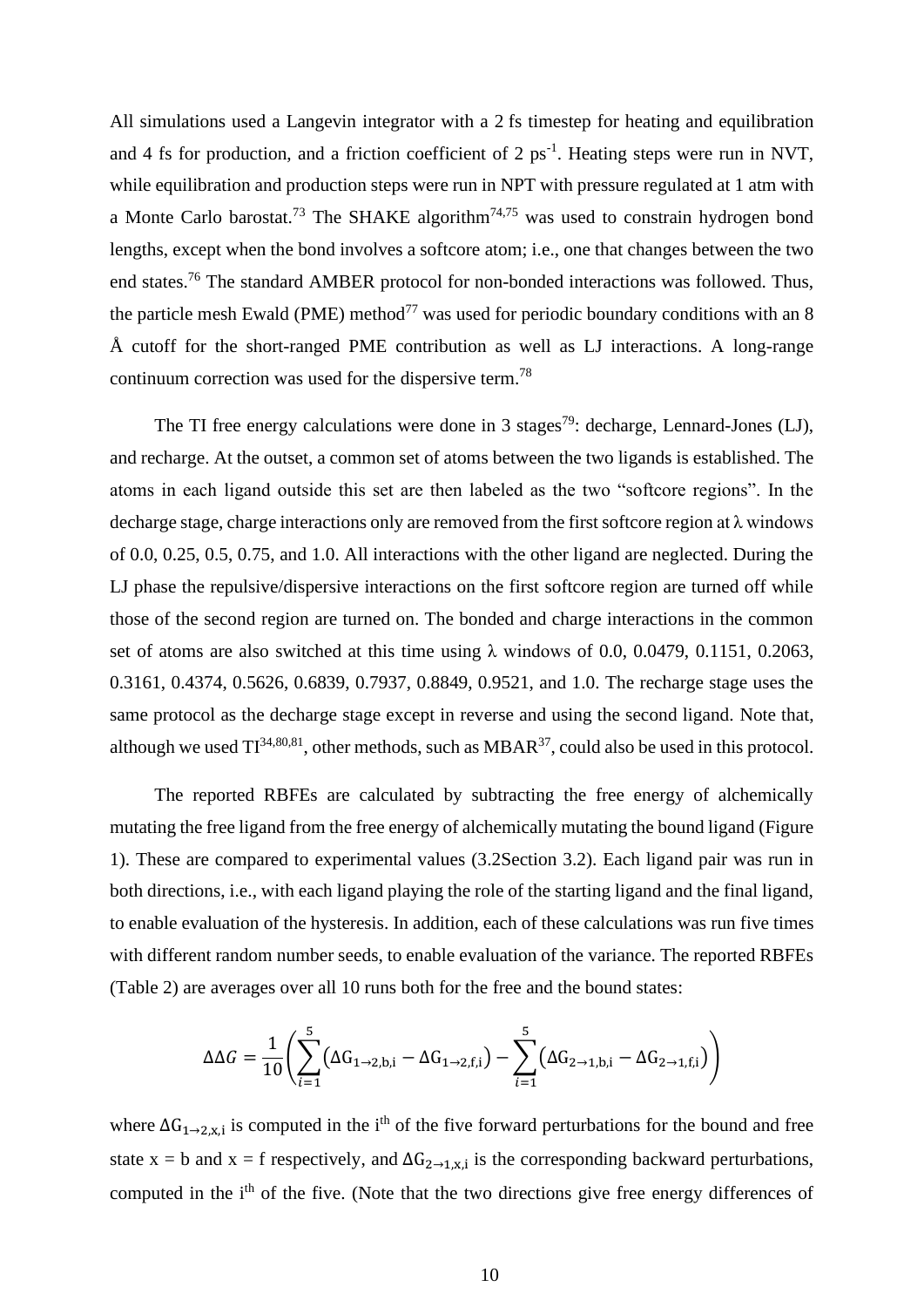opposite sign.) The hystereses and variances for the perturbations of the ligands in solution were small (average of  $\sim 0.1$  kcal mol<sup>-1</sup>) relative to those of those of the bound ligands, so the hystereses and variances of the reported RBFEs trace almost entirely to the bound state calculations, and we focus on the hysteresis for the bound states:

$$
\text{Hysteresis} = \frac{1}{5} \left( \sum_{i=1}^{5} \Delta G_{1 \rightarrow 2, b, i} + \sum_{i=1}^{5} \Delta G_{2 \rightarrow 1, b, i} \right)
$$

The reported standard deviations are computed separately for each group of five replicates (forward and backward) of the bound protein-ligand complex.

#### **3.4 EQUILIBRATING BURIED WATER MOLECULES**

The equilibration of buried water molecules was performed using our previously described MC/MD method which is implemented in  $AMBER$ <sup>52</sup> In this method, the simulation alternates blocks of  $N_{MC}$  translational water move attempts with blocks of  $N_{MD}$  standard molecular dynamics time steps. As previously described, the MC moves occur only within a rectangular region that overlaps with the buried binding pocket and extends into bulk solvent ([Figure 4](#page-11-0)). Here, the dimensions of this region were defined with a shift parameter of  $8 \text{ Å}$  as diagrammed in the figure. This is a conservative approach, which allows MC moves to translate water molecules into or out of any cavity that may exist or form throughout the protein. If one wishes to focus on equilibration of water between bulk and only the binding site, then a smaller box could be used. The rectangular region is filled with a steric grid that prevents move attempts into locations that are obviously blocked by other atoms. In order to allow moves into the binding pockets, we excluded the ligand from the steric grid. The MC blocks were performed at the same temperature as the MD, and at constant volume.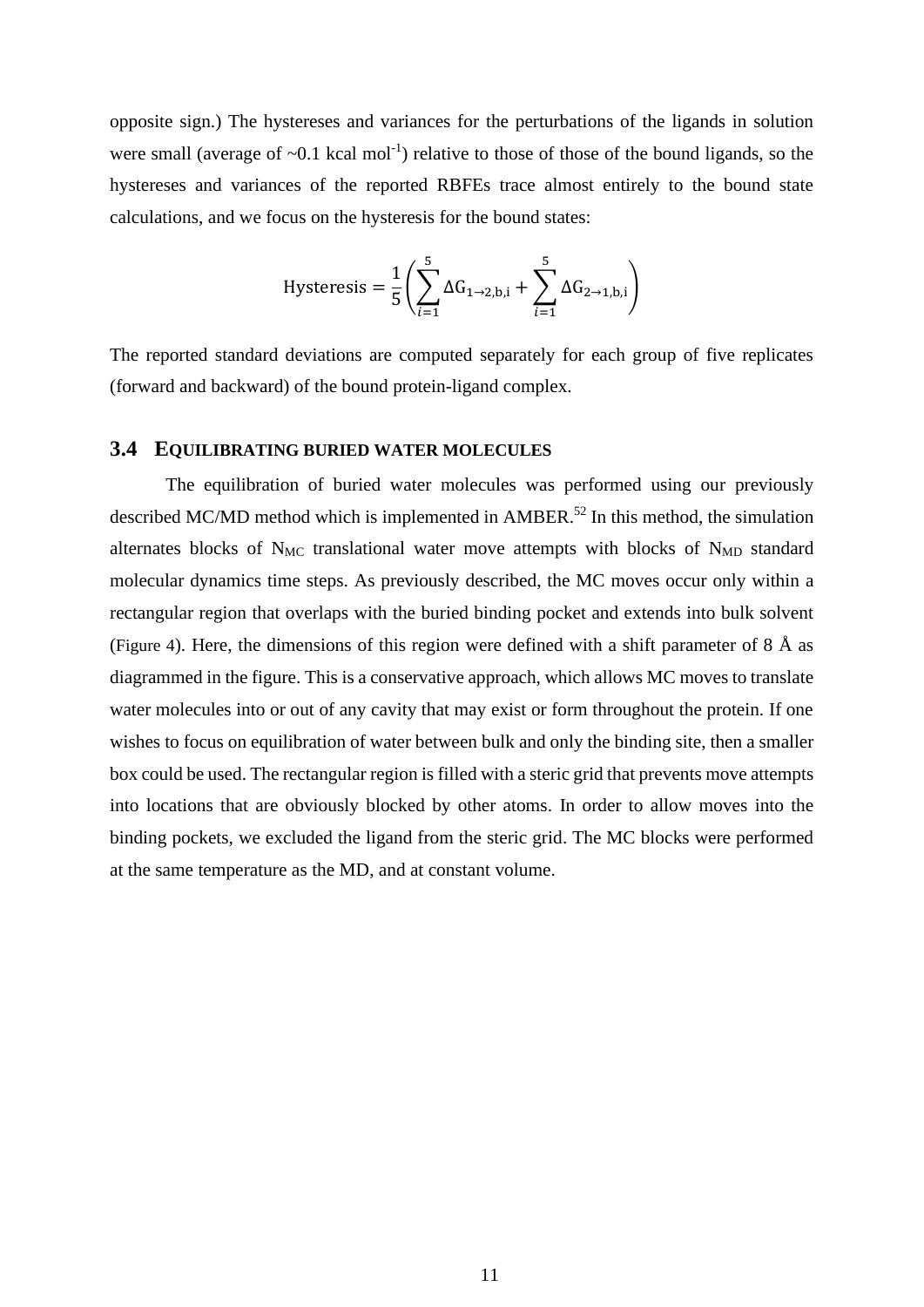

<span id="page-11-0"></span>**Figure 4**: Schematic of the MC setup. Light blue: simulation box. Black rectangle: perimeter of the rectangular MC exchange region, with its steric grid. Pink and green are the protein and ligand respectively. The three longer arrows indicate the  $8 \text{ Å}$  shift of the grid from the edges of the simulation box. The short arrow on the right represents a smaller, 3 Å offset, which ensures that the box extends into bulk solvent and thus allows exchange between bulk and the interior of the protein.

Methods 1 and 2 (Section [3.1\)](#page-4-1) used MC/MD during the equilibration stage. All heavy atoms of the protein and ligand were restrained, and alternating blocks of  $N_{MD} = 100$  and  $N_{MC} = 1 \times 10^5$  steps were carried out for a total of 25,000 MD time steps. Method 1 furthermore used MC/MD during the TI calculations, with  $N_{MD} = 1,000$  and  $N_{MC} = 10,000$ . Methods 3 and 4 were the same except that no MC steps were carried out ( $N_{MC} = 0$ ). Thus, Methods 2, 3, and 4 did not use MC/MD during the TI stage. This protocol was modified in two respects for the peptide ligands, because of the large size of these compounds and the greater magnitude of the perturbations. First, for only the equilibration step, we increased the total number of MD steps from 25,000 to 250,000, maintaining  $N_{MD} = 100$ ,  $N_{MC} = 1 \times 10^5$ . Second, to speed water sampling in the region of interest, we excluded only the soft-core atoms from the steric grid, rather than the entire ligand as in the other perturbations. In this way, water moves into the binding pocket are attempted only at the specific site of the perturbation. Note, however, that the present protocol and grid specifications were not optimized for speed, and similar results may be obtainable with fewer MC steps. The compute time effectively required for an MC step here is about the same as that for an MD step.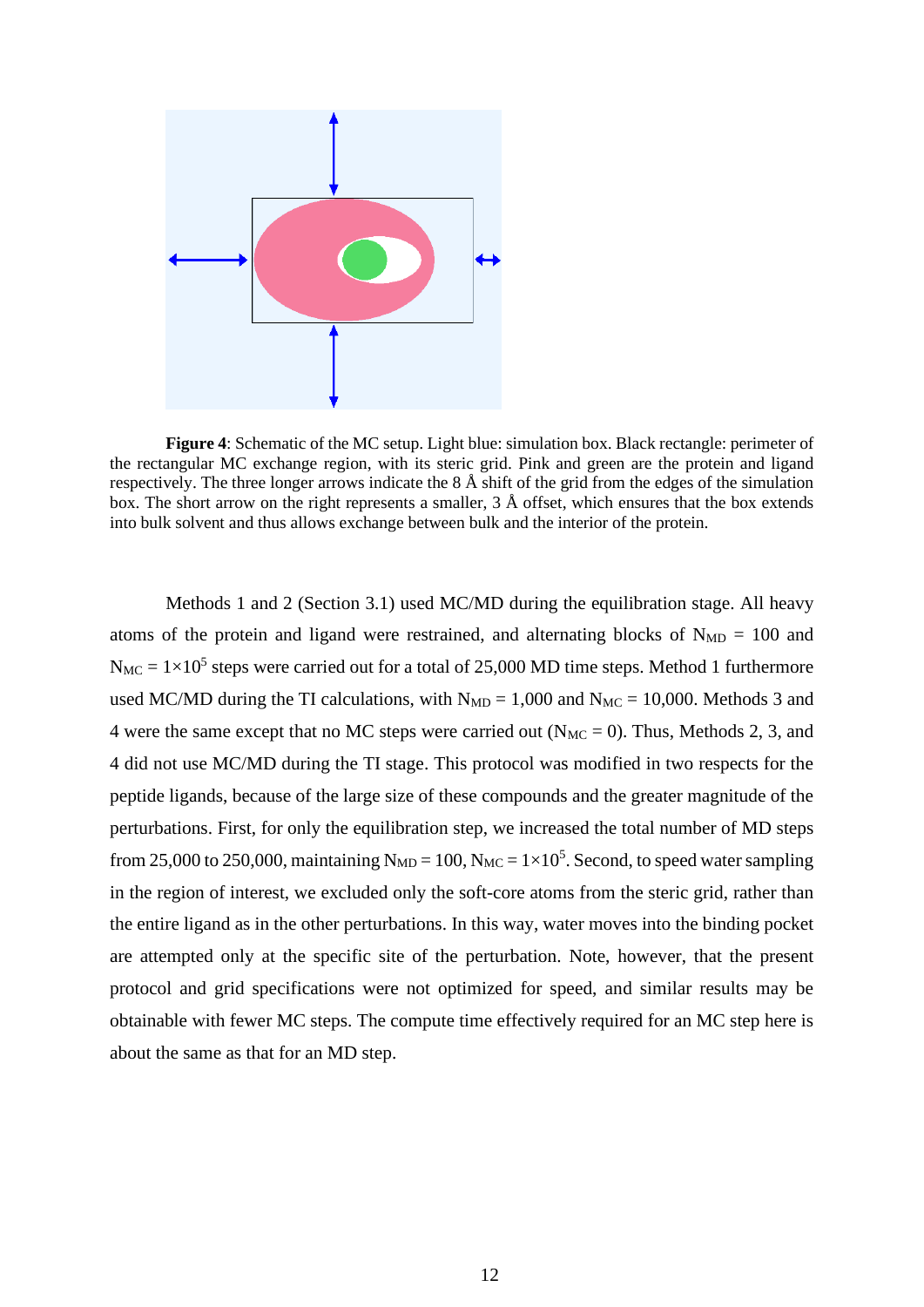# **4 RESULTS AND DISCUSSION**

#### <span id="page-12-0"></span>**4.1 CALCULATION VERSUS EXPERIMENT**

As indicated by the root-mean-square errors (RMSEs) in Table 1, Methods 1 and 2, which both use the MC/MD technology to equilibrate water occupancy in the binding sites, yield notably better agreement with experiment than do Methods 3 and 4, which do not allow waters to equilibrate between bulk and the binding sites. Note that the RMSE values exclude the results for KEK~KWK, for which all four methods yield errors of over 10 kcal mol<sup>-1</sup>; this perturbation is examined separately in Section [4.3.3.](#page-16-0) As shown in the following subsection, the difference between Methods [1, 2] and Methods [3, 4] are large on the scale of the numerical uncertainties of the calculations. Thus, the present results support the utility of the MC/MD procedure as a tool to improve the accuracy of free energy calculations involving buried binding sites.

Interestingly, all of the benefit from using MC/MD is obtained by using it just for *initial* equilibration of water occupancy in each  $\lambda$  window (i.e. Method 2). That is, on-going equilibration of water occupancy in the course of the production calculations, as done in Method 1 but not Method 2, does not afford more accuracy, at least for the present cases. The two methods that use only MD, and thus that do not equilibrate water between the binding site and the bulk, give quite different results when crystallographic waters are kept in place (Method 4) versus when they are removed prior to initial solvation (Method 3). Indeed, these two methods yield free energies that differ by up to 18 kcal mol<sup>-1</sup> (KWK~KKK, Table 2). Nonetheless, neither appears to be more significantly accurate than the other, based on their RMSE values of 4.1 and 3.6 kcal mol<sup>-1</sup> (Table 2).

|              | <b>Experiment</b> | Method 1 | Method 2<br>Method 3 |         | Method 4 |
|--------------|-------------------|----------|----------------------|---------|----------|
| $D13b-D15b$  | 1.41              | 3.13     | 3.19                 | 3.34    | 3.11     |
| $W1-W2$      | 2.01              | 0.93     | 0.51                 | $-4.64$ | 2.80     |
| $C3d - C5d$  | 1.98              | 3.24     | 2.59                 | 3.69    | 1.32     |
| $S8-S11$     | 1.91              | 3.35     | 3.99                 | 4.92    | $-0.11$  |
| $B1b - B5$   | 1.32              | 1.99     | 1.82                 | 1.86    | 1.29     |
| $B3a\sim B5$ | 2.45              | 1.08     | 1.04                 | 0.93    | 0.85     |
| $B1a - B5$   | 0.61              | 0.99     | 0.86                 | 0.65    | 2.95     |
| KWK~KKK      | 1.82              | 0.12     | 0.49                 | 10.22   | $-7.51$  |
| KEK~KWK      | 0.10              | 14.20    | 15.11                | 16.58   | 12.34    |
| $RMSE^*$     |                   | 1.28     | 1.33                 | 4.08    | 3.59     |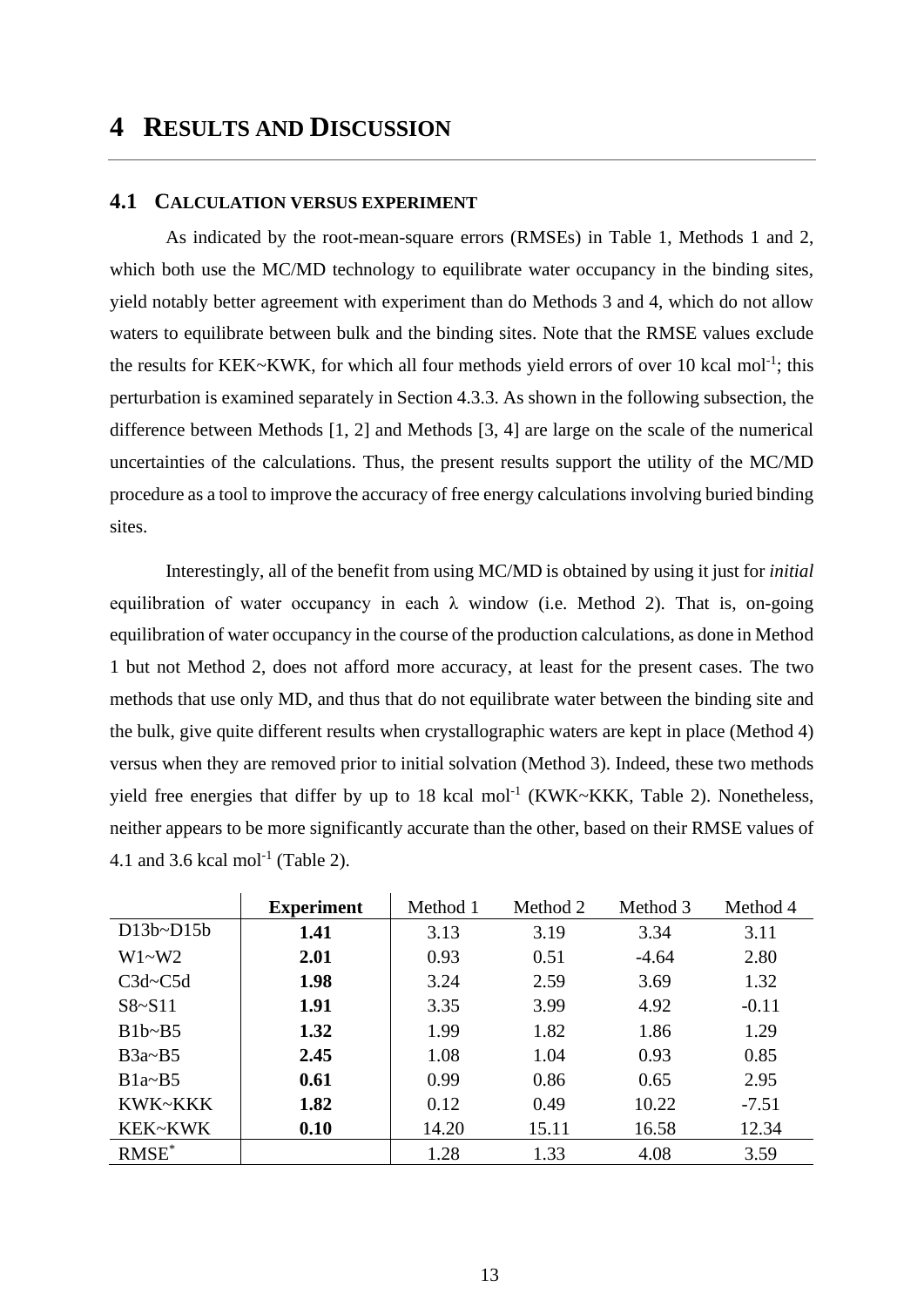<span id="page-13-0"></span>Table 2: Relative binding free energies (kcal mol<sup>-1</sup>) of all perturbations considered here, and the root-mean-square error (RMSE) for each method, omitting the perturbation of KEK~KWK, as detailed in the main text.

#### **4.2 NUMERICAL UNCERTAINTY AND HYSTERESIS**

The mean standard deviations and hystereses of the free energy perturbations, computed as given in Section [3.3,](#page-8-1) are almost all smaller than the scale of the differences in accuracy between the methods which use MC/MD (Methods 1, 2) and those which use only MD (Methods 3, 4). Thus, the mean standard deviations are all in the range  $0.84$ -0.94 kcal mol<sup>-1</sup>, and the mean hystereses average  $0.51$ -0.65 kcal mol<sup>-1</sup>. (Note that KEK~KWK is again omitted from these statistics; see above.) The only exception is Method 4, whose mean hysteresis is larger, at 3.7 kcal mol<sup>-1</sup>. It is not clear why retaining crystallographic waters, as done in Method 4, leads to greater hysteresis than omitting them and relying on the AMBER resolvation procedure (Method 3). These results support the significance of the observations in Section 4.1.

It is encouraging that most of the computed free energy differences are the same in both directions, as the free energy difference of a state change should be. However, it is worth emphasizing that low hysteresis does not imply good agreement with experiment. For example, the W1~W2 perturbation with Method 3 has zero hysteresis (Table 3) but deviates from the experimental value by  $6.7$  kcal mol<sup>-1</sup> [\(Table 2\)](#page-13-0).

|               | <b>Method 1</b> |             | <b>Method 2</b> |             | <b>Method 3</b> |             | <b>Method 4</b> |             |
|---------------|-----------------|-------------|-----------------|-------------|-----------------|-------------|-----------------|-------------|
|               | <b>SD</b>       | <b>Hyst</b> | <b>SD</b>       | <b>Hyst</b> | <b>SD</b>       | <b>Hyst</b> | <b>SD</b>       | <b>Hyst</b> |
| $D13b-D15b$   | 0.49            | 0.39        | 0.60            | 0.26        | 0.36            | 0.16        | 0.72            | 0.3         |
| $W1-W2$       | 0.99            | 0.59        | 0.97            | 0.78        | 0.56            | 0.00        | 0.73            | 6.61        |
| $C3d - C5d$   | 1.31            | 1.41        | 1.4             | 0.47        | 1.51            | 0.11        | 1.4             | 1.48        |
| $S8 \sim S11$ | 1.13            | 0.18        | 1.02            | 0.36        | 1.07            | 0.98        | 0.91            | 0.25        |
| $B1b - B5$    | 0.45            | 0.41        | 0.38            | 0.08        | 0.46            | 0.05        | 0.41            | 1.91        |
| $B3a\sim B5$  | 0.44            | 0.01        | 0.44            | 0.03        | 0.4             | 0.33        | 0.3             | 1.14        |
| $B1a - B5$    | 0.32            | 0.5         | 0.32            | 0.49        | 0.3             | 0.19        | 0.29            | 1.12        |
| KWK~KKK       | 1.58            | 1.91        | 1.57            | 1.41        | 1.43            | 2.05        | 1.16            | 14.37       |
| KEK~KWK       | 1.51            | 0.45        | 1.79            | 0.93        | 1.42            | 0.74        | 1.65            | 6.22        |
| <b>Mean</b>   | 0.91            | 0.65        | 0.94            | 0.53        | 0.83            | 0.51        | 0.84            | 3.71        |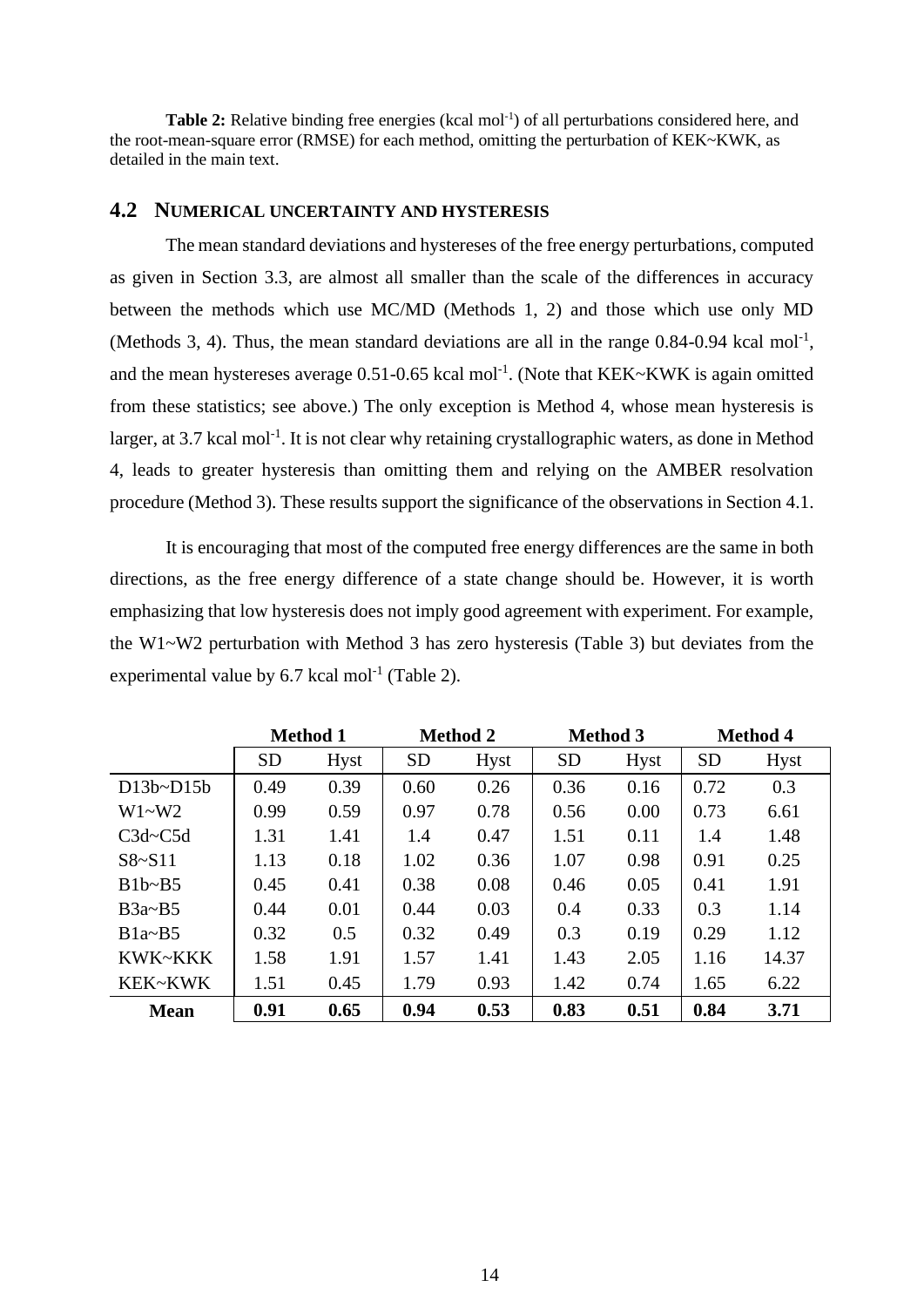Table 3: Standard deviations and hystereses (kcal mol<sup>-1</sup>) associated with the relative binding free energy calculations considered here. See Section [3.3](#page-8-1) for definitions. The KEK~KWK perturbations are omitted from the Means, as detailed in the main text.

#### **4.3 CASE STUDIES**

#### **4.3.1 CHANGES IN WATER OCCUPANCY ALONG THE W1~W2 PERTURBATION**

According to their respective co-crystal structures, going from ligand W1 (2XAB) to W2 (2XJG) is accompanied by displacement of two of three buried waters. We thus anticipated similar changes in the present perturbations. To check this, we examined the mean over the five replicates of the number of buried, ligand-associated waters in the last snapshot of the MC/MD equilibration phase for each  $\lambda$  window of this perturbation for the runs starting from W1 as well as those starting with W2. As seen in [Figure 5](#page-15-0) (left), which shows both Method 1 perturbations going from W1 on the left to W2 on the right, W1 does start with three water molecules, but the number fluctuates between about 1.5 and 3.0 in the early windows, falling to about 2.0 for most of the LJ windows, and then fluctuating between 1.5 and 2.0 as the charges become those of W2. The pattern is similar when water is allowed to equilibrate during the  $\lambda$  windows (Method 2), as shown in [Figure 5](#page-15-0) (right), which reports time-averaged water occupancy in each λ window. This similarity is consistent with the observation (Section [4.1\)](#page-12-0) that Methods 1 and 2 give very similar free energies. The agreement between the water occupancy statistics between the two perturbation directions (red and blue in [Figure 5\)](#page-15-0) also helps explain the low hysteresis of these calculations.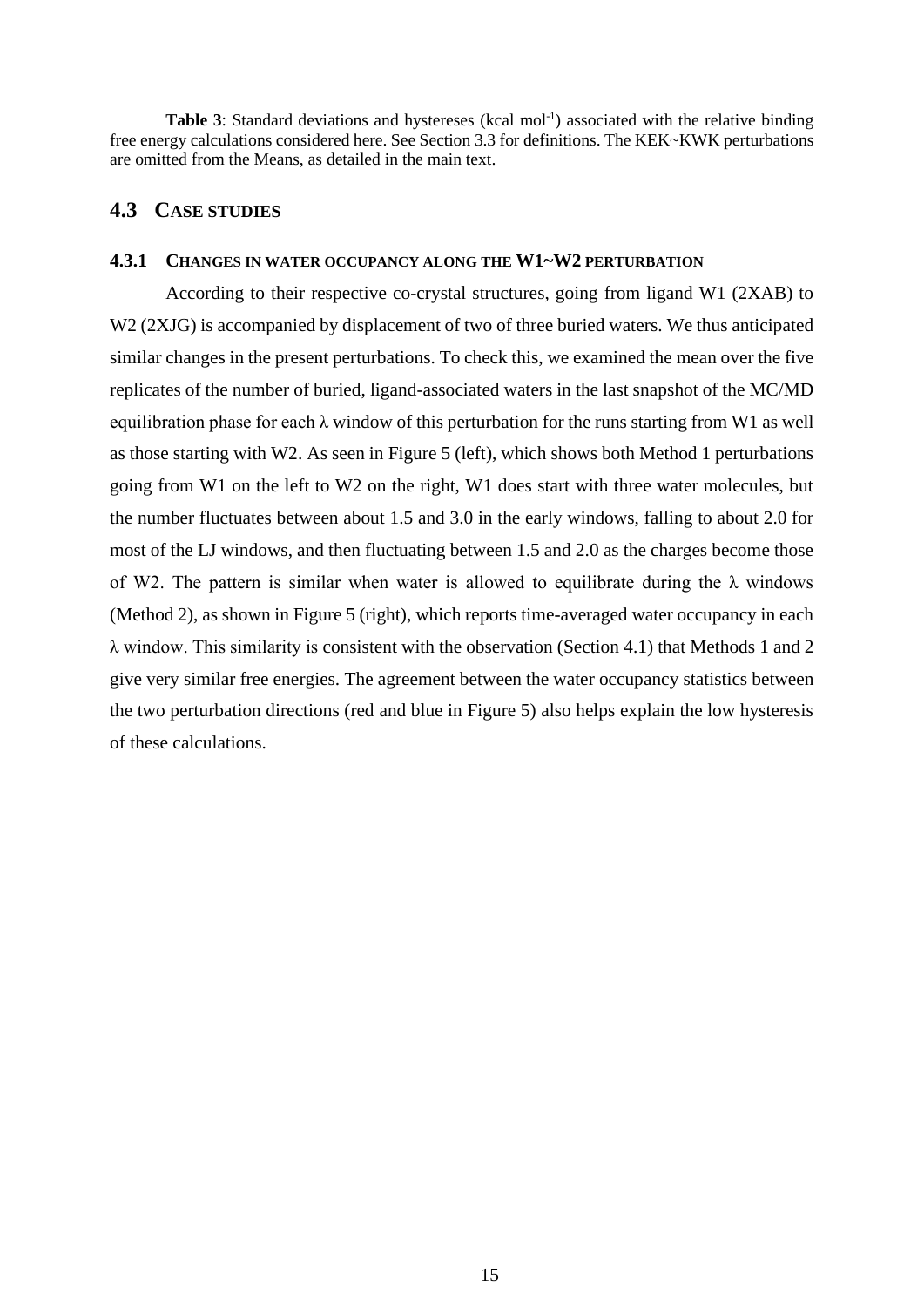We examined the electron density of the W2 co-crystal structure and confirmed the evidence for a single buried water associated with the ligand. Thus, the W2 simulations appear to overhydrate this structure. This could result from sampling issues, inaccuracies in the force field, and/or the fact that the crystallographic conditions (e.g.,  $T = 100K$ ) differ from those at which the binding affinities were measured and under which these simulations were, accordingly, carried out.



<span id="page-15-0"></span>**Figure 5:** the number of buried water molecules in the perturbation of W1~W2 for each  $\lambda$ window, averaged over the 5 repetition of method 1. Right: the hydration state after the water equilibration step. Left: hydration state during the TI calculation. Blue is the perturbation W1 $\rightarrow$ W2 with the  $\lambda$  windows labeled at the lower X-axis. Red is the reverse perturbation (W2→W1) with the  $\lambda$ windows in reverse order, labeled at the upper X-axis. Dashed lines show ranges defined by the standard deviations over the 5 repetitions.

#### **4.3.2 WATER SITES IN HSP90**

In contrast, the MC/MD calculations appeared to under-hydrate the structure of HSP90 with inhibitor D15b. Thus, the co-crystal structure  $(4FCO<sup>57</sup>)$  has three buried water molecules, while the simulations placed only waters 1 and 2, as illustrated in [Figure 6](#page-16-1). In this case, however, examination of the electron density reveals that, although water sites 1 and 2 have distinct electron density, the electron density at water site 3 is less convincing, as shown in [Figure 6](#page-16-1). The electron density that was interpreted as a water appears to be continuous with the ligand density, rather than appearing as a discrete site. This might reflect partial occupancy by a different ligand, such as an impurity that may have been present in the mother liquor, or an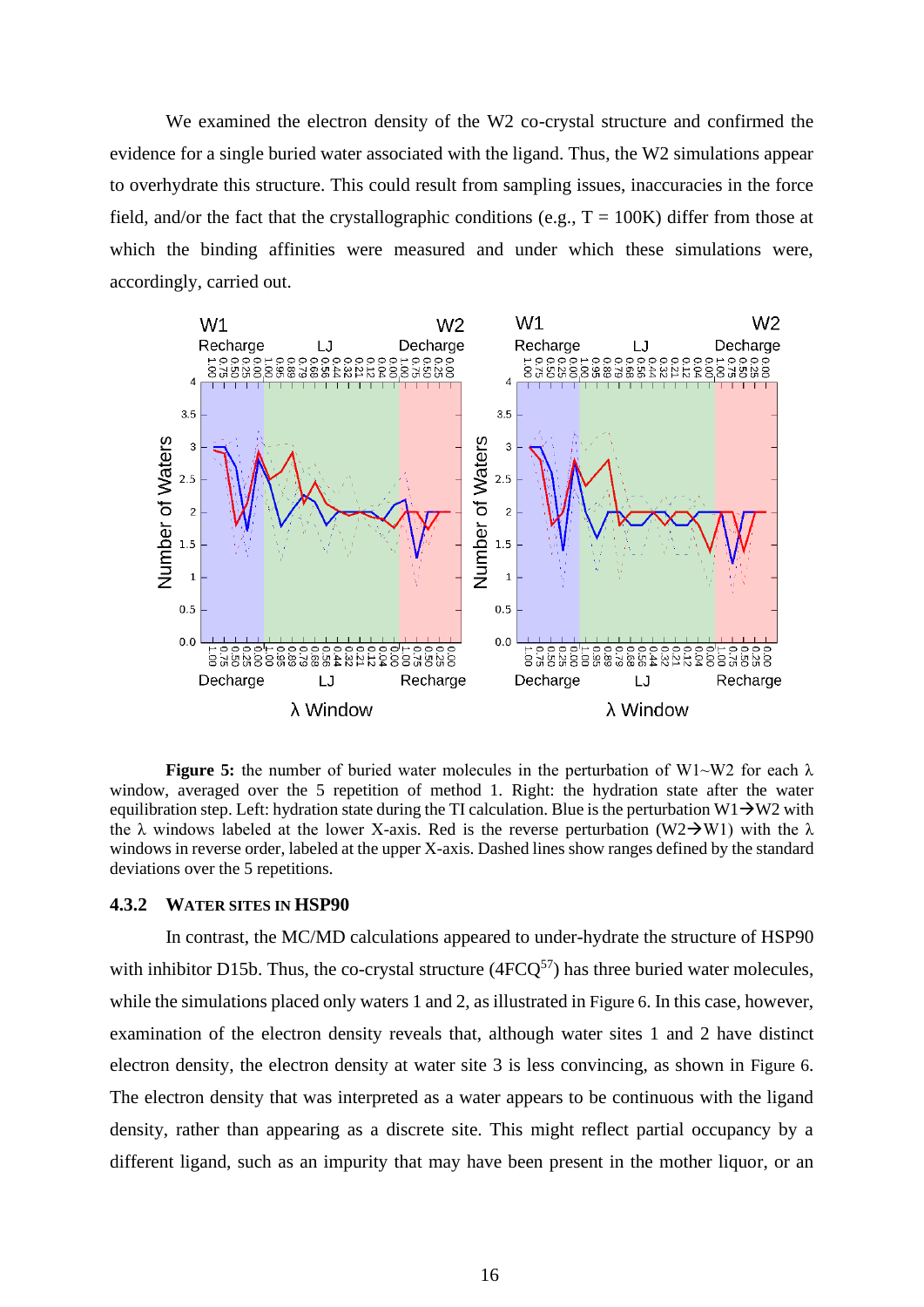alternate conformation of either a ligand or protein component. In this case, then, the MC/MD calculation may offer a more realistic picture of hydration in the buried cavity.



<span id="page-16-1"></span>**Figure 6:** examining the electron density map of the 4FCQ reveals that the right most water molecule displays a strange shape (as if it is a part of the ligand), suggesting it to not be a water molecule.

#### <span id="page-16-0"></span>**4.3.3 THE KEK~KWK PERTURBATION**

As noted in Section [4.1,](#page-12-0) the KEK~KWK perturbation is an extreme outlier, in the sense that none of the four methods tried here provides errors of less than  $12$  kcal mol<sup>-1</sup>, relative to experiment. We therefore paid particular attention to how the MC/MD methods modeled the hydration. Going from KEK to KWK, the perturbation leads to displacement of four buried water molecules, according to the crystal structures (1JEU and 1JEV, respectively), and the electron density at the water sites appears to be well-resolved and distinct. We first examined the hydration states of the first decharge window ( $\lambda = 0.0$ ) of KEK→KWK [\(Figure 7A](#page-17-0)) and the last recharge window ( $\lambda = 1.0$ ) of KWK→KEK [\(Figure 7B](#page-17-0)). Both structures correspond to the fully present glutamic acid side chain and thus correspond to the co-crystal structure of KEK  $(1JEU)$ .<sup>63</sup> As shown in the figure, the four crystallographic water sites are reasonably well replicated by the simulations, although one water molecule is notably displaced in B. The hydration states of the first decharge window of KWK $\rightarrow$ KEK [\(Figure 7C](#page-17-0)) and the last recharge window of  $KEK\rightarrow KWK$  [\(Figure 7D](#page-17-0)), which both correspond to the fully present tryptophane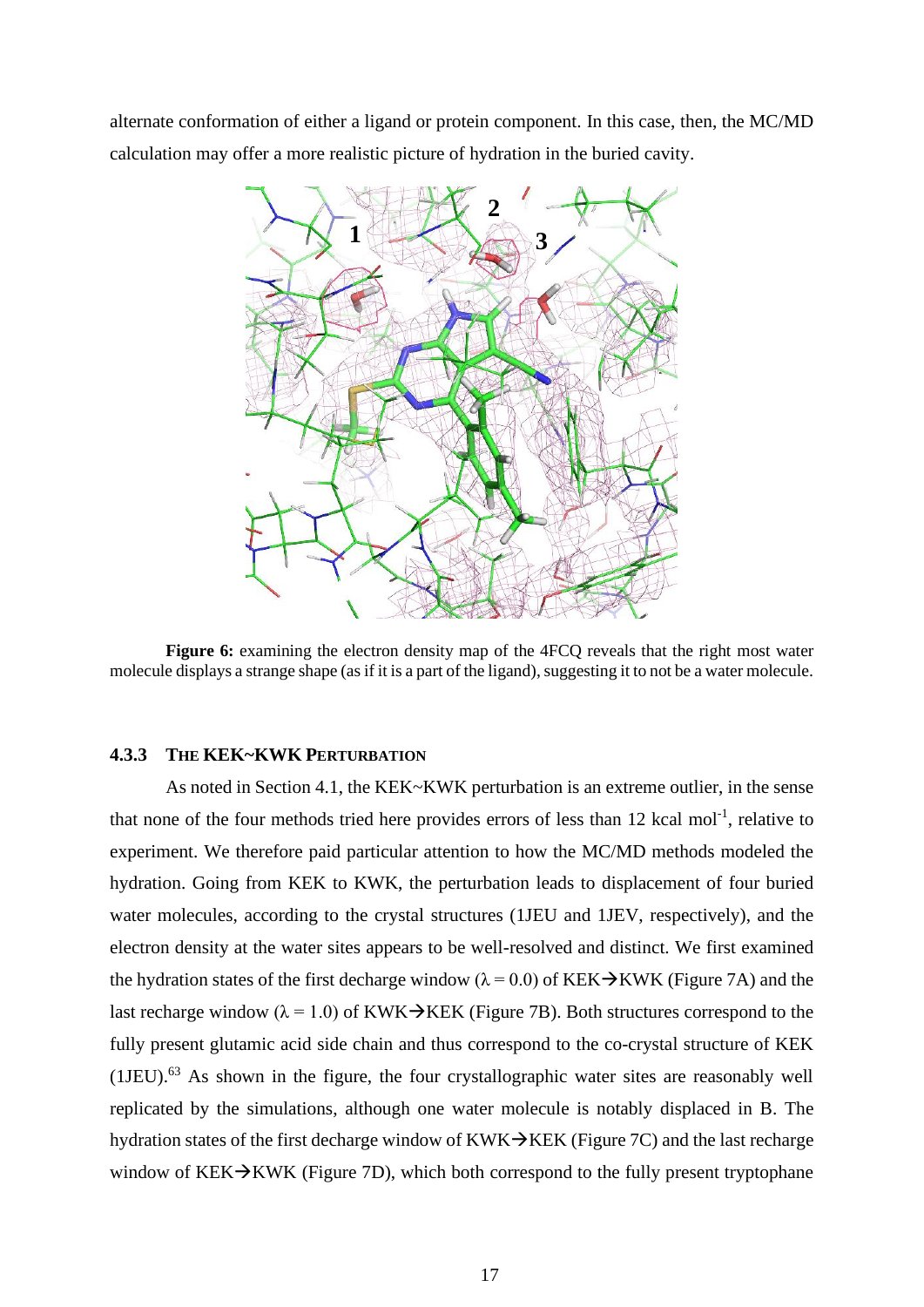side chain, are compared with the co-crystal structure (1JEV, 2OLB) in panels C and D, respectively, of [Figure 7.](#page-17-0) Here two out of three waters are properly placed.



<span id="page-17-0"></span>**Figure 7**: Crystal structures compared to the structures generated with MC/MD. For clarity, only the peptide KEK and the buried waters are shown. In A and B the crystal structure of the 1JEU is compared to A) the first window of the perturbation KEK→KWK (Decharge 0.0) and B) the last window of the perturbation KWK $\rightarrow$ KEK (Recharge 1.0). In C and D, the crystal structure of the 1JEV is compared to C) the first window of perturbation KWK $\rightarrow$ KEK (Decharge 0.0), and D) the last window of the perturbation KEK→KWK (Recharge 1.0).

Thus, although water placement by the MC/MD method does not agree perfectly with experiment, the deviations are on a similar scale to those of other perturbations for which the RBFE calculations were far more accurate. We therefore considered whether inadequate sampling might be to blame. However, extending the λ window production simulations ten-fold led to the same Method 1 result to within 0.1 kcal mol<sup>-1</sup>. This does not rule out sampling as the problem, but it makes this less probable. We also compared the simulated conformational preferences of the peptide and protein with the conformations in the respective crystal structures and did not observe any notable rearrangements. It is also known that perturbations which, like this one, change the net charge of the system, can incur numerical errors on this basis, as previously discussed<sup>82–86</sup>. However, these technical issues are not expected to be large enough to account for the present error, and, indeed, the results for the other charge-changing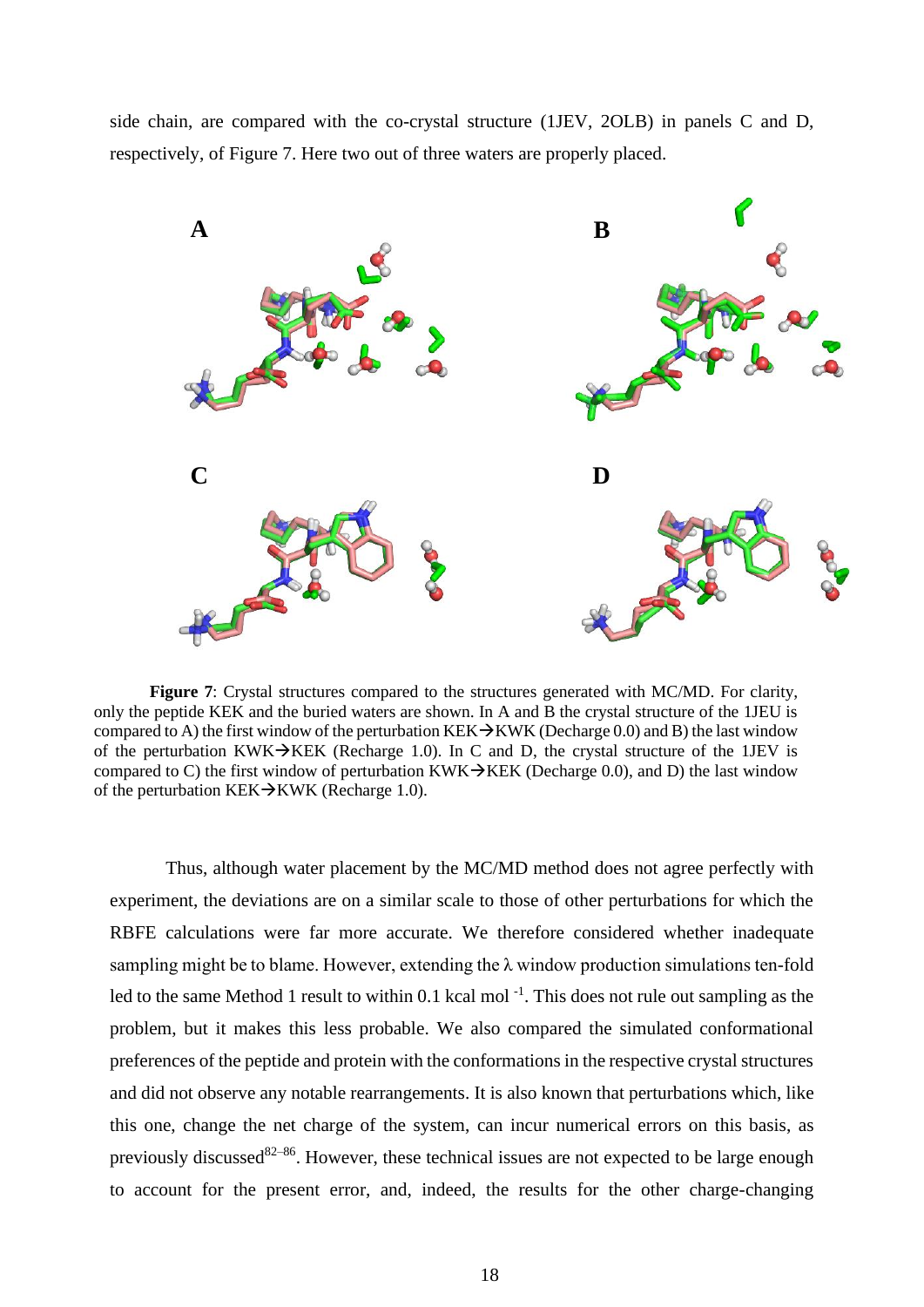perturbation considered here, KWK~KKK, agree well with experiment when MC/MD is used [\(Table 2\)](#page-13-0).

## **5 CONCLUSIONS**

We find that allowing water molecules to equilibrate rapidly between bulk solvent and the protein interior, using the present hybrid MC/MD method, leads to more accurate RBFE calculations for ligands that occupy buried binding sites. For the systems studied here, the improvement, relative to pure MD, is  $\sim$ 2 kcal mol<sup>-1</sup>, and the MC/MD results give accuracy to within  $\sim$ 1 kcal mol<sup>-1</sup> of the experimental values, except for one case where all the methods fail. This method also improves the internal consistency of the calculations, in the sense that it reduces the hysteresis of free energies obtained from forward and reverse perturbations, which should give identical results. These improvements presumably derive from the ability of this method to allow the number of buried waters associated with the ligand to change in concert with the alchemical perturbation of the ligand. Examination of the numbers and positions of the simulated waters shows the anticipated changes, though the agreement between simulation and crystallographic water sites remains imperfect. This likely reflects some combination of issues with sampling, force field, and the fact that the simulated conditions (e.g., temperature) were chosen to model the conditions of the binding assays rather than of the crystallography experiments. Interestingly, the accuracy of the calculations run with pure MD was not affected by whether crystallographic waters were retained or deleted during setup of the simulations.

Although we focused on RBFE calculations, the present method is also expected to improve the accuracy of ABFE calculations involving ligands in buried binding sites, as recently highlighted.<sup>87</sup> In particular, double decoupling calculations <sup>16</sup> can leave the entire site empty without creating a channel to the bulk solvent. Allowing water to penetrate the site during the decoupling process may be essential to obtain accurate results. This is likely of less concern for ABFE calculations that follow physical pathways, $14,88$  where forced removal of the ligand opens a channel to the bulk through which water can flow to reoccupy the site. However, there are cases where even these methods may benefit from the enhanced sampling of water, such as when a ligand is pulled from a deep, tunnel-like binding site that prevents water from backfilling until the ligand is entirely detached from the protein. Thus, there are a range of settings in which MC/MD and related methods should be of considerable value. The MC/MD implementation used here is available in current releases of the AMBER simulation package.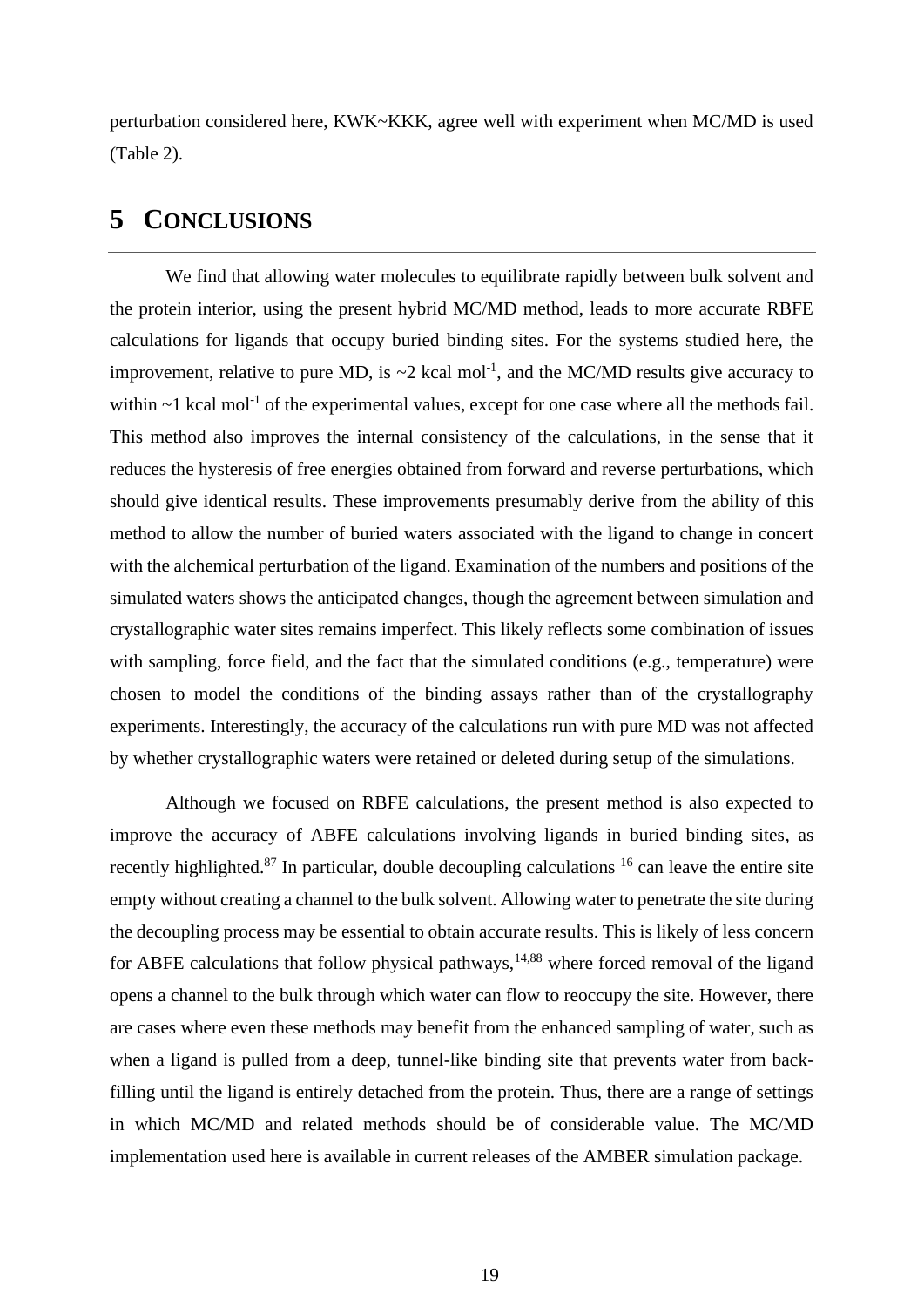# **6 ACKNOWLEDGEMENTS**

MKG acknowledges funding from National Institute of General Medical Sciences (GM061300 and GM100946). These findings are solely of the authors and do not necessarily represent the views of the NIH. MKG has an equity interest in and is a cofounder and scientific advisor of VeraChem LLC. ZL, BKR, CL and WS are employees of Silicon Therapeutics.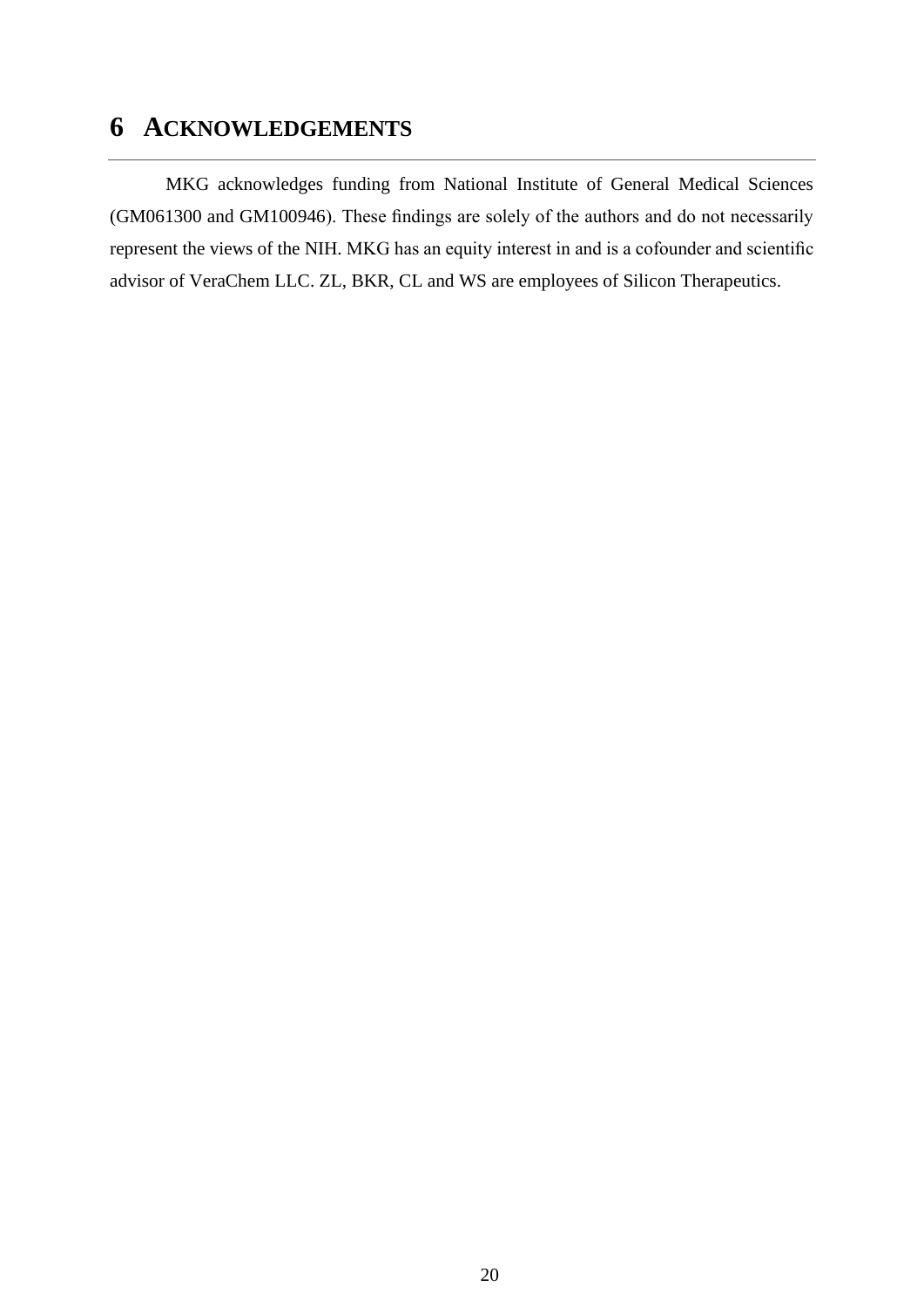## **7 REFERENCES**

- (1) Yu, W.; MacKerell, A. D. Computer-Aided Drug Design Methods. In *Antibiotics*; Sass, P., Ed.; Methods in Molecular Biology; Springer New York: New York, NY, 2017; Vol. 1520, pp 85–106. https://doi.org/10.1007/978-1-4939-6634-9\_5.
- (2) Muegge, I.; Bergner, A.; Kriegl, J. M. Computer-Aided Drug Design at Boehringer Ingelheim. *J Comput Aided Mol Des* **2017**, *31* (3), 275–285. https://doi.org/10.1007/s10822-016-9975-3.
- (3) Jain, A. Computer Aided Drug Design. *J. Phys.: Conf. Ser.* **2017**, *884*, 012072. https://doi.org/10.1088/1742-6596/884/1/012072.
- (4) Susukita, R.; Ebisuzaki, T.; Elmegreen, B. G.; Furusawa, H.; Kato, K.; Kawai, A.; Kobayashi, Y.; Koishi, T.; McNiven, G. D.; Narumi, T.; Yasuoka, K. Hardware Accelerator for Molecular Dynamics: MDGRAPE-2. *Computer Physics Communications* **2003**, *155* (2), 115–131. https://doi.org/10.1016/S0010-4655(03)00349-7.
- (5) Le Grand, S.; Götz, A. W.; Walker, R. C. SPFP: Speed without Compromise—A Mixed Precision Model for GPU Accelerated Molecular Dynamics Simulations. *Comput. Phys. Commun.* **2013**, *184* (2), 374–380. https://doi.org/10.1016/j.cpc.2012.09.022.
- (6) Götz, A. W.; Williamson, M. J.; Xu, D.; Poole, D.; Le Grand, S.; Walker, R. C. Routine Microsecond Molecular Dynamics Simulations with AMBER on GPUs. 1. Generalized Born. *J. Chem. Theory Comput.* **2012**, *8* (5), 1542–1555. https://doi.org/10.1021/ct200909j.
- (7) Eastman, P.; Friedrichs, M. S.; Chodera, J. D.; Radmer, R. J.; Bruns, C. M.; Ku, J. P.; Beauchamp, K. A.; Lane, T. J.; Wang, L.-P.; Shukla, D.; Tye, T.; Houston, M.; Stich, T.; Klein, C.; Shirts, M. R.; Pande, V. S. OpenMM 4: A Reusable, Extensible, Hardware Independent Library for High Performance Molecular Simulation. *J. Chem. Theory Comput.* **2013**, *9* (1), 461–469. https://doi.org/10.1021/ct300857j.
- (8) Stone, J. E.; Hardy, D. J.; Ufimtsev, I. S.; Schulten, K. GPU-Accelerated Molecular Modeling Coming of Age. *Journal of Molecular Graphics and Modelling* **2010**, *29* (2), 116–125. https://doi.org/10.1016/j.jmgm.2010.06.010.
- (9) Shaw, D. E.; Chao, J. C.; Eastwood, M. P.; Gagliardo, J.; Grossman, J. P.; Ho, C. R.; Ierardi, D. J.; Kolossváry, I.; Klepeis, J. L.; Layman, T.; McLeavey, C.; Deneroff, M. M.; Moraes, M. A.; Mueller, R.; Priest, E. C.; Shan, Y.; Spengler, J.; Theobald, M.; Towles, B.; Wang, S. C.; Dror, R. O.; Kuskin, J. S.; Larson, R. H.; Salmon, J. K.; Young, C.; Batson, B.; Bowers, K. J. Anton, a Special-Purpose Machine for Molecular Dynamics Simulation. In *Proceedings of the 34th annual international symposium on Computer architecture - ISCA '07*; ACM Press: San Diego, California, USA, 2007; p 1. https://doi.org/10.1145/1250662.1250664.
- (10) Shaw, D. E.; Grossman, J. P.; Bank, J. A.; Batson, B.; Butts, J. A.; Chao, J. C.; Deneroff, M. M.; Dror, R. O.; Even, A.; Fenton, C. H.; Forte, A.; Gagliardo, J.; Gill, G.; Greskamp, B.; Ho, C. R.; Ierardi, D. J.; Iserovich, L.; Kuskin, J. S.; Larson, R. H.; Layman, T.; Lee, L.-S.; Lerer, A. K.; Li, C.; Killebrew, D.; Mackenzie, K. M.; Mok, S. Y.-H.; Moraes, M. A.; Mueller, R.; Nociolo, L. J.; Peticolas, J. L.; Quan, T.; Ramot, D.; Salmon, J. K.; Scarpazza, D. P.; Schafer, U. B.; Siddique, N.; Snyder, C. W.; Spengler, J.; Tang, P. T. P.; Theobald, M.; Toma, H.; Towles, B.; Vitale, B.; Wang, S. C.; Young, C. Anton 2: Raising the Bar for Performance and Programmability in a Special-Purpose Molecular Dynamics Supercomputer. In *SC14: International Conference for High Performance Computing, Networking, Storage and Analysis*; IEEE: New Orleans, LA, USA, 2014; pp 41–53. https://doi.org/10.1109/SC.2014.9.
- (11) Tembre, B. L.; Mc Cammon, J. A. Ligand-Receptor Interactions. *Comput. Chem.* **1984**, *8* (4), 281–283. https://doi.org/10.1016/0097-8485(84)85020-2.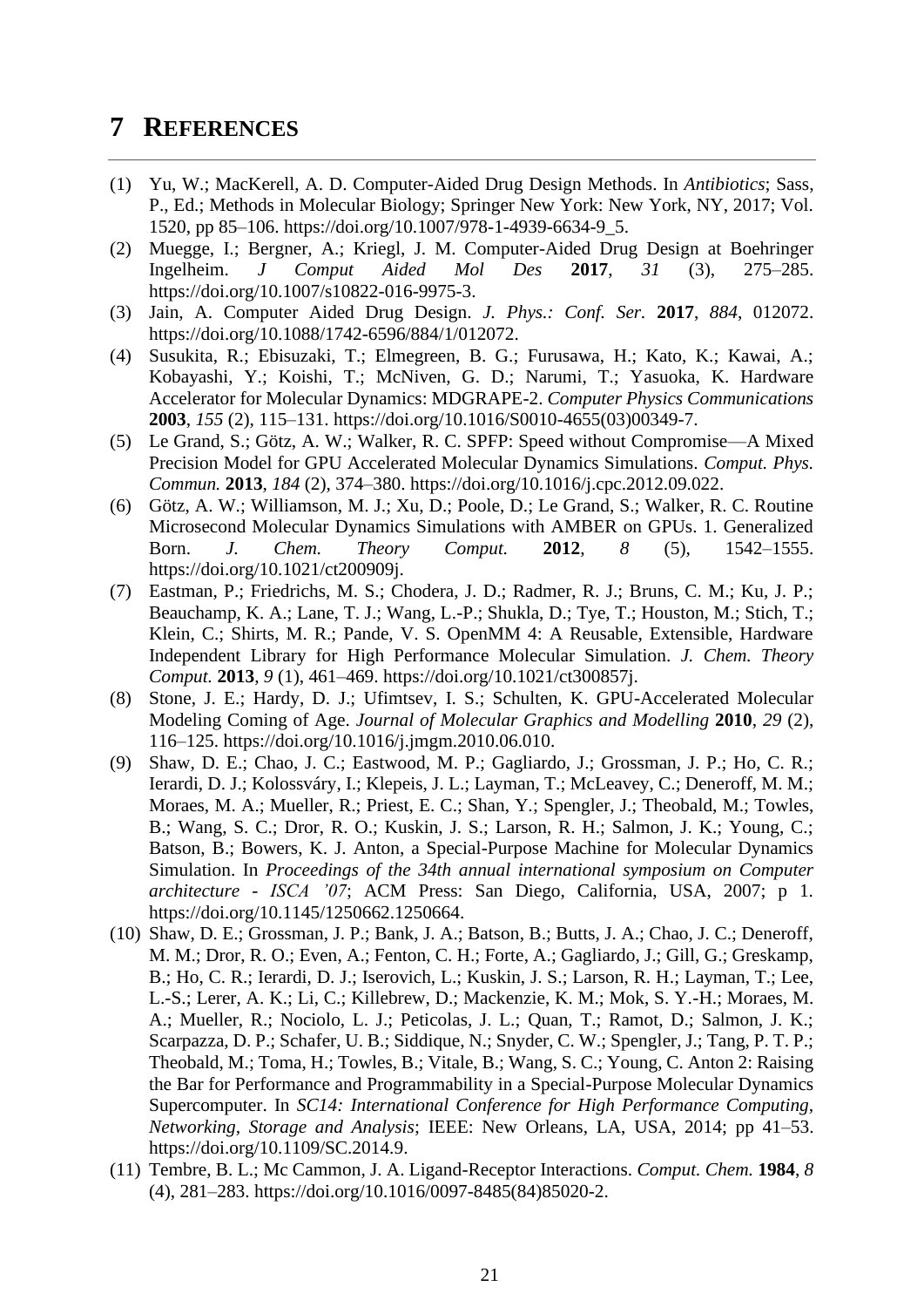- (12) Simonson, T.; Archontis, G.; Karplus, M. Free Energy Simulations Come of Age: Protein−Ligand Recognition. *Acc. Chem. Res.* **2002**, *35* (6), 430–437. https://doi.org/10.1021/ar010030m.
- (13) Jorgensen, W. L.; Thomas, L. L. Perspective on Free-Energy Perturbation Calculations for Chemical Equilibria. *J. Chem. Theory Comput.* **2008**, *4* (6), 869–876. https://doi.org/10.1021/ct800011m.
- (14) Woo, H.-J.; Roux, B. Calculation of Absolute Protein-Ligand Binding Free Energy from Computer Simulations. *Proceedings of the National Academy of Sciences* **2005**, *102* (19), 6825–6830. https://doi.org/10.1073/pnas.0409005102.
- (15) Knight, J. L.; Brooks, C. L. λ-Dynamics Free Energy Simulation Methods. *J. Comput. Chem.* **2009**, *30* (11), 1692–1700. https://doi.org/10.1002/jcc.21295.
- (16) Gilson, M. K.; Given, J. A.; Bush, B. L.; McCammon, J. A. The Statistical-Thermodynamic Basis for Computation of Binding Affinities: A Critical Review. *Biophys. J.* **1997**, *72* (3), 1047–1069. https://doi.org/10.1016/S0006-3495(97)78756-3.
- (17) Kollman, Peter. Free Energy Calculations: Applications to Chemical and Biochemical Phenomena. *Chem. Rev.* **1993**, *93* (7), 2395–2417. https://doi.org/10.1021/cr00023a004.
- (18) van Gunsteren, W. F.; Daura, X.; Mark, A. E. Computation of Free Energy. *Helvetica Chimica Acta* **2002**, *85* (10), 3113–3129. https://doi.org/10.1002/1522- 2675(200210)85:10<3113::AID-HLCA3113>3.0.CO;2-0.
- (19) Huggins, D. J.; Biggin, P. C.; Dämgen, M. A.; Essex, J. W.; Harris, S. A.; Henchman, R. H.; Khalid, S.; Kuzmanic, A.; Laughton, C. A.; Michel, J.; Mulholland, A. J.; Rosta, E.; Sansom, M. S. P.; van der Kamp, M. W. Biomolecular Simulations: From Dynamics and Mechanisms to Computational Assays of Biological Activity. *WIREs Comput Mol Sci* **2019**, *9* (3), e1393. https://doi.org/10.1002/wcms.1393.
- (20) Bradshaw, R. T.; Dziedzic, J.; Skylaris, C.-K.; Essex, J. W. The Role of Electrostatics in Enzymes: Do Biomolecular Force Fields Reflect Protein Electric Fields? *J. Chem. Inf. Model.* **2020**, *60* (6), 3131–3144. https://doi.org/10.1021/acs.jcim.0c00217.
- (21) Wang, L.; Wu, Y.; Deng, Y.; Kim, B.; Pierce, L.; Krilov, G.; Lupyan, D.; Robinson, S.; Dahlgren, M. K.; Greenwood, J.; Romero, D. L.; Masse, C.; Knight, J. L.; Steinbrecher, T.; Beuming, T.; Damm, W.; Harder, E.; Sherman, W.; Brewer, M.; Wester, R.; Murcko, M.; Frye, L.; Farid, R.; Lin, T.; Mobley, D. L.; Jorgensen, W. L.; Berne, B. J.; Friesner, R. A.; Abel, R. Accurate and Reliable Prediction of Relative Ligand Binding Potency in Prospective Drug Discovery by Way of a Modern Free-Energy Calculation Protocol and Force Field. *J. Am. Chem. Soc.* **2015**, *137* (7), 2695–2703. https://doi.org/10.1021/ja512751q.
- (22) Cournia, Z.; Allen, B.; Sherman, W. Relative Binding Free Energy Calculations in Drug Discovery: Recent Advances and Practical Considerations. *J. Chem. Inf. Model.* **2017**, *57* (12), 2911–2937. https://doi.org/10.1021/acs.jcim.7b00564.
- (23) Schindler, C.; Baumann, H.; Blum, A.; Böse, D.; Buchstaller, H.-P.; Burgdorf, L.; Cappel, D.; Chekler, E.; Czodrowski, P.; Dorsch, D.; Eguida, M.; Follows, B.; Fuchß, T.; Grädler, U.; Gunera, J.; Johnson, T.; Jorand Lebrun, C.; Karra, S.; Klein, M.; Kötzner, L.; Knehans, T.; Krier, M.; Leiendecker, M.; Leuthner, B.; Li, L.; Mochalkin, I.; Musil, D.; Neagu, C.; Rippmann, F.; Schiemann, K.; Schulz, R.; Steinbrecher, T.; Tanzer, E.-M.; Unzue Lopez, A.; Viacava Follis, A.; Wegener, A.; Kuhn, D. *Large-Scale Assessment of Binding Free Energy Calculations in Active Drug Discovery Projects*; preprint; 2020. https://doi.org/10.26434/chemrxiv.11364884.v2.
- (24) Michel, J.; Essex, J. W. Prediction of Protein–Ligand Binding Affinity by Free Energy Simulations: Assumptions, Pitfalls and Expectations. *J Comput Aided Mol Des* **2010**, *24* (8), 639–658. https://doi.org/10.1007/s10822-010-9363-3.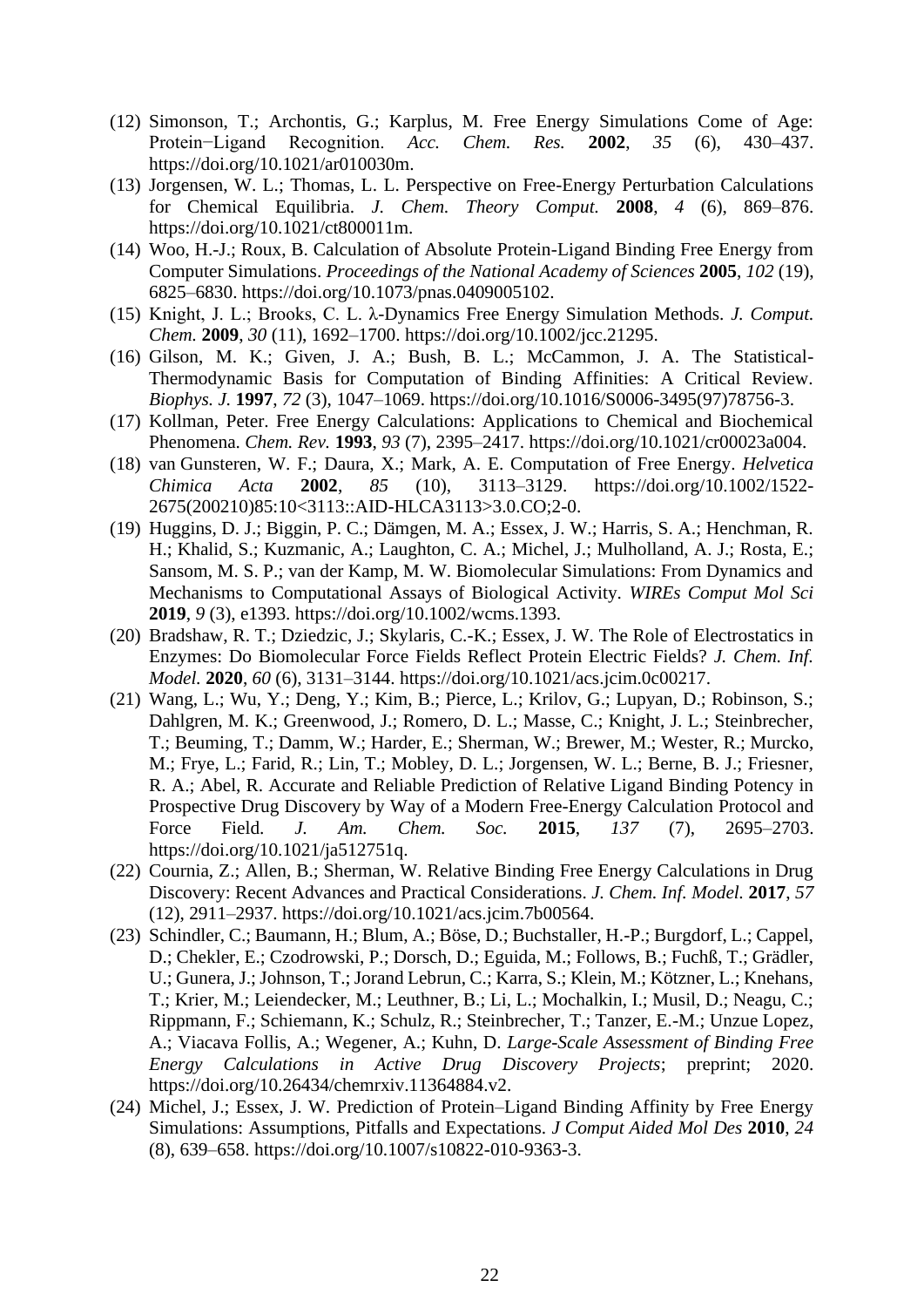- (25) Christ, C. D.; Mark, A. E.; van Gunsteren, W. F. Basic Ingredients of Free Energy Calculations: A Review. *J. Comput. Chem.* **2009**, NA-NA. https://doi.org/10.1002/jcc.21450.
- (26) Shirts, M. R.; Mobley, D. L. An Introduction to Best Practices in Free Energy Calculations. In *Biomolecular Simulations*; Monticelli, L., Salonen, E., Eds.; Humana Press: Totowa, NJ, 2013; Vol. 924, pp 271–311. https://doi.org/10.1007/978-1-62703- 017-5\_11.
- (27) Mobley, D. L.; Gilson, M. K. Predicting Binding Free Energies: Frontiers and Benchmarks. *Annu. Rev. Biophys.* **2017**, *46*, 531–558. https://doi.org/10.1146/annurevbiophys-070816-033654.
- (28) Karplus, M.; McCammon, J. A. Molecular Dynamics Simulations of Biomolecules. *Nat. Struct Biol.* **2002**, *9* (9), 646–652. https://doi.org/10.1038/nsb0902-646.
- (29) Cole, D. J.; Tirado-Rives, J.; Jorgensen, W. L. Molecular Dynamics and Monte Carlo Simulations for Protein–Ligand Binding and Inhibitor Design. *Biochimica et Biophysica Acta (BBA) - General Subjects* **2015**, *1850* (5), 966–971. https://doi.org/10.1016/j.bbagen.2014.08.018.
- (30) Michel, J.; Essex, J. W. Hit Identification and Binding Mode Predictions by Rigorous Free Energy Simulations. *J. Med. Chem.* **2008**, *51* (21), 6654–6664. https://doi.org/10.1021/jm800524s.
- (31) Essex, J. W.; Severance, D. L.; Tirado-Rives, J.; Jorgensen, W. L. Monte Carlo Simulations for Proteins: Binding Affinities for Trypsin−Benzamidine Complexes via Free-Energy Perturbations. *J. Phys. Chem. B* **1997**, *101* (46), 9663–9669. https://doi.org/10.1021/jp971990m.
- (32) Michel, J.; Verdonk, M. L.; Essex, J. W. Protein−Ligand Complexes: Computation of the Relative Free Energy of Different Scaffolds and Binding Modes. *J. Chem. Theory Comput.* **2007**, *3* (5), 1645–1655. https://doi.org/10.1021/ct700081t.
- (33) Jorgensen, W. L.; Tirado-Rives, J. Molecular Modeling of Organic and Biomolecular Systems UsingBOSS AndMCPRO. *J. Comput. Chem.* **2005**, *26* (16), 1689–1700. https://doi.org/10.1002/jcc.20297.
- (34) Kirkwood, J. G. *Theory of Liquids*; Gordon and Breach, 1968; Vol. Vol. 2.
- (35) Zwanzig, R. W. High‐Temperature Equation of State by a Perturbation Method. I. Nonpolar Gases. *The Journal of Chemical Physics* **1954**, *22* (8), 1420–1426. https://doi.org/10.1063/1.1740409.
- (36) Bennett, C. H. Efficient Estimation of Free Energy Differences from Monte Carlo Data. *Journal of Computational Physics* **1976**, *22* (2), 245–268. https://doi.org/10.1016/0021- 9991(76)90078-4.
- (37) Shirts, M. R.; Chodera, J. D. Statistically Optimal Analysis of Samples from Multiple Equilibrium States. *The Journal of Chemical Physics* **2008**, *129* (12), 124105. https://doi.org/10.1063/1.2978177.
- (38) Jarzynski, C. Equilibrium Free-Energy Differences from Nonequilibrium Measurements: A Master-Equation Approach. *Phys. Rev. E* **1997**, *56* (5), 5018–5035. https://doi.org/10.1103/PhysRevE.56.5018.
- (39) Cossins, B. P.; Foucher, S.; Edge, C. M.; Essex, J. W. Protein−Ligand Binding Affinity by Nonequilibrium Free Energy Methods. *J. Phys. Chem. B* **2008**, *112* (47), 14985–14992. https://doi.org/10.1021/jp803533w.
- (40) Sandberg, R. B.; Banchelli, M.; Guardiani, C.; Menichetti, S.; Caminati, G.; Procacci, P. Efficient Nonequilibrium Method for Binding Free Energy Calculations in Molecular Dynamics Simulations. *J. Chem. Theory Comput.* **2015**, *11* (2), 423–435. https://doi.org/10.1021/ct500964e.
- (41) Gapsys, V.; Pérez-Benito, L.; Aldeghi, M.; Seeliger, D.; van Vlijmen, H.; Tresadern, G.; de Groot, B. L. Large Scale Relative Protein Ligand Binding Affinities Using Non-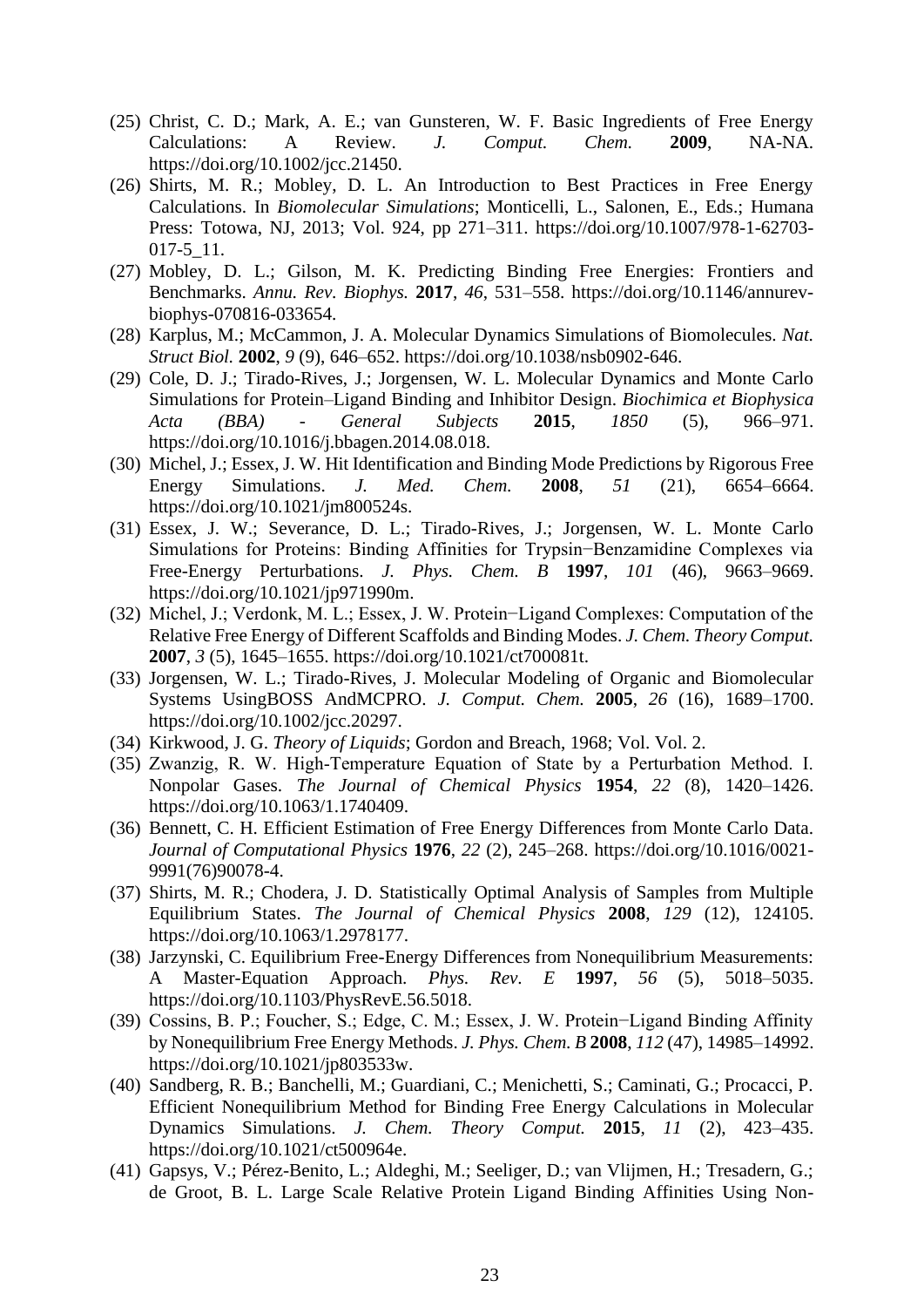Equilibrium Alchemy. *Chem. Sci.* **2020**, *11* (4), 1140–1152. https://doi.org/10.1039/C9SC03754C.

- (42) Crooks, G. E. Nonequilibrium Measurements of Free Energy Differences for Microscopically Reversible Markovian Systems. 7.
- (43) Velez-Vega, C.; Gilson, M. K. Overcoming Dissipation in the Calculation of Standard Binding Free Energies by Ligand Extraction. *J. Comput. Chem.* **2013**, n/a-n/a. https://doi.org/10.1002/jcc.23398.
- (44) Gumbart, J. C.; Roux, B.; Chipot, C. Standard Binding Free Energies from Computer Simulations: What Is the Best Strategy? *J. Chem. Theory Comput.* **2013**, *9* (1), 794–802. https://doi.org/10.1021/ct3008099.
- (45) Jorgensen, W. L.; Buckner, J. K.; Boudon, S.; Tirado‐Rives, J. Efficient Computation of Absolute Free Energies of Binding by Computer Simulations. Application to the Methane Dimer in Water. *The Journal of Chemical Physics* **1988**, *89* (6), 3742–3746. https://doi.org/10.1063/1.454895.
- (46) Boresch, S.; Karplus, M. The Jacobian Factor in Free Energy Simulations. *The Journal of Chemical Physics* **1996**, *105* (12), 5145–5154. https://doi.org/10.1063/1.472358.
- (47) Metropolis, N.; Rosenbluth, A. W.; Rosenbluth, M. N.; Teller, A. H.; Teller, E. Equation of State Calculations by Fast Computing Machines. *J. Chem. Phys.* **1953**, *21* (6), 1087– 1092. https://doi.org/10.1063/1.1699114.
- (48) Woo, H.-J.; Dinner, A. R.; Roux, B. Grand Canonical Monte Carlo Simulations of Water in Protein Environments. *J. Chem. Phys.* **2004**, *121* (13), 6392–6400. https://doi.org/10.1063/1.1784436.
- (49) Bruce Macdonald, H. E.; Cave-Ayland, C.; Ross, G. A.; Essex, J. W. Ligand Binding Free Energies with Adaptive Water Networks: Two-Dimensional Grand Canonical Alchemical Perturbations. *J. Chem. Theory Comput.* **2018**, *14* (12), 6586–6597. https://doi.org/10.1021/acs.jctc.8b00614.
- (50) Wahl, J.; Smieško, M. Assessing the Predictive Power of Relative Binding Free Energy Calculations for Test Cases Involving Displacement of Binding Site Water Molecules. *J. Chem. Inf. Model.* **2019**, *59* (2), 754–765. https://doi.org/10.1021/acs.jcim.8b00826.
- (51) Ross, G.; Russell, E.; Deng, Y.; Lu, C.; Harder, E.; Abel, R.; Wang, L. *Enhancing Water Sampling in Free Energy Calculations with Grand Canonical Monte Carlo*; preprint; 2020. https://doi.org/10.26434/chemrxiv.12595073.v1.
- (52) Ben-Shalom, I. Y.; Lin, C.; Kurtzman, T.; Walker, R. C.; Gilson, M. K. Simulating Water Exchange to Buried Binding Sites. *J. Chem. Theory Comput.* **2019**, *15* (4), 2684–2691. https://doi.org/10.1021/acs.jctc.8b01284.
- (53) D.A. Case, I.Y. Ben-Shalom, S.R. Brozell, D.S. Cerutti, T.E. Cheatham, III, V.W.D. Cruzeiro, T.A. Darden, R.E. Duke, D. Ghoreishi, M.K. Gilson, H. Gohlke, A.W. Goetz, D. Greene, R Harris, N. Homeyer, S. Izadi, A. Kovalenko, T. Kurtzman, T.S. Lee, S. LeGrand, P. Li, C. Lin, J. Liu, T. Luchko, R. Luo, D.J. Mermelstein, K.M. Merz, Y. Miao, G. Monard, C. Nguyen, H. Nguyen, I. Omelyan, A. Onufriev, F. Pan, R. Qi, D.R. Roe, A. Roitberg, C. Sagui, S. Schott-Verdugo, J. Shen, C.L. Simmerling, J. Smith, R. Salomon-Ferrer, J. Swails, R.C. Walker, J. Wang, H. Wei, R.M. Wolf, X. Wu, L. Xiao, D.M. York and P.A. Kollman. *Amber18*; University of California, San Francisco, 2018.
- (54) Berman, H. M. The Protein Data Bank. *Nucleic Acids Research* **2000**, *28* (1), 235–242. https://doi.org/10.1093/nar/28.1.235.
- (55) RCSB PDB www.rcsb.org.
- (56) McGann, M. FRED and HYBRID Docking Performance on Standardized Datasets. *J Comput Aided Mol Des* **2012**, *26* (8), 897–906. https://doi.org/10.1007/s10822-012-9584- 8.
- (57) Davies, N. G. M.; Browne, H.; Davis, B.; Drysdale, M. J.; Foloppe, N.; Geoffrey, S.; Gibbons, B.; Hart, T.; Hubbard, R.; Jensen, M. R.; Mansell, H.; Massey, A.; Matassova,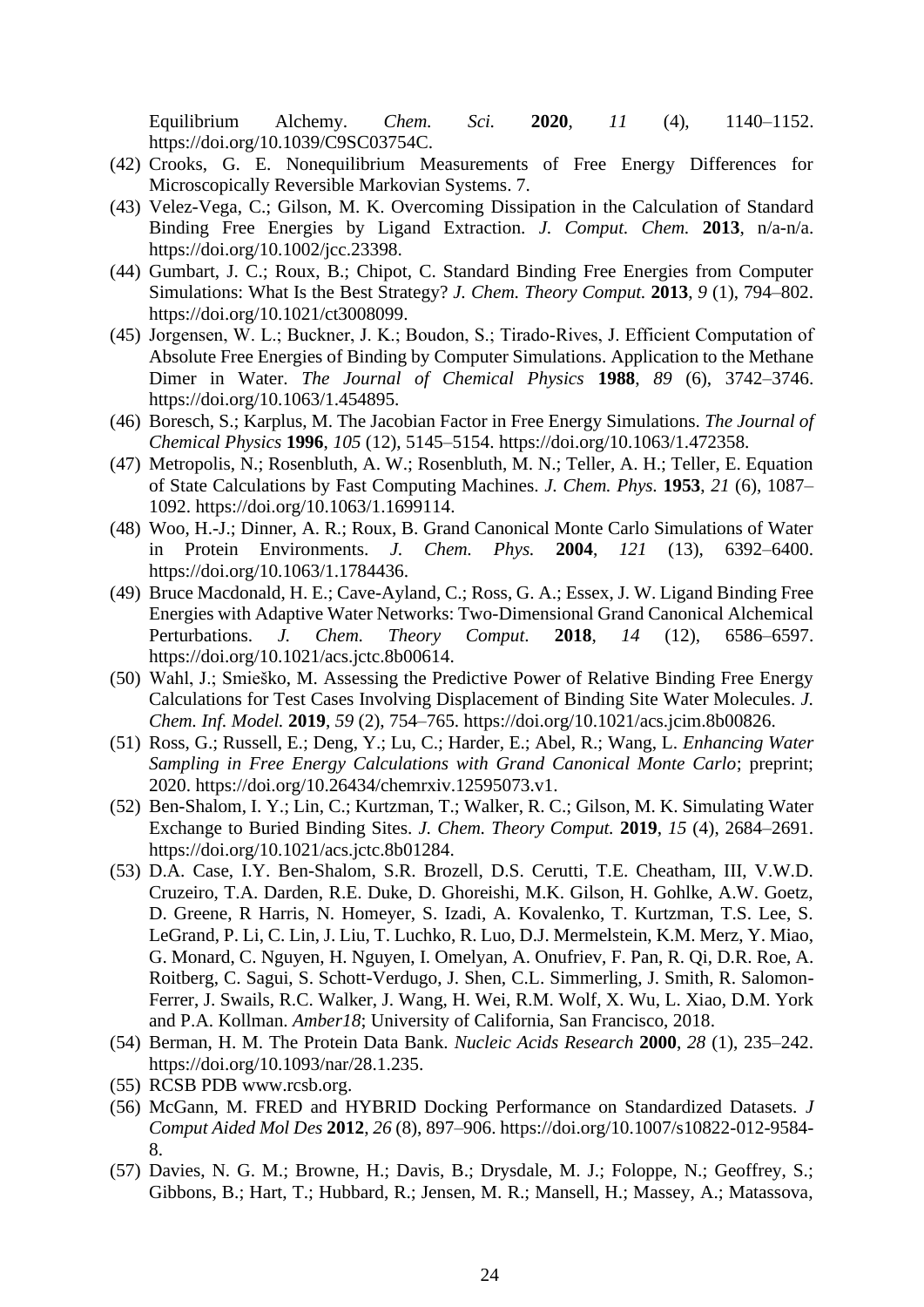N.; Moore, J. D.; Murray, J.; Pratt, R.; Ray, S.; Robertson, A.; Roughley, S. D.; Schoepfer, J.; Scriven, K.; Simmonite, H.; Stokes, S.; Surgenor, A.; Webb, P.; Wood, M.; Wright, L.; Brough, P. Targeting Conserved Water Molecules: Design of 4-Aryl-5-Cyanopyrrolo[2,3 d]Pyrimidine Hsp90 Inhibitors Using Fragment-Based Screening and Structure-Based Optimization. *Bioorganic & Medicinal Chemistry* **2012**, *20* (22), 6770–6789. https://doi.org/10.1016/j.bmc.2012.08.050.

- (58) Woodhead, A. J.; Angove, H.; Carr, M. G.; Chessari, G.; Congreve, M.; Coyle, J. E.; Cosme, J.; Graham, B.; Day, P. J.; Downham, R.; Fazal, L.; Feltell, R.; Figueroa, E.; Frederickson, M.; Lewis, J.; McMenamin, R.; Murray, C. W.; O'Brien, M. A.; Parra, L.; Patel, S.; Phillips, T.; Rees, D. C.; Rich, S.; Smith, D.-M.; Trewartha, G.; Vinkovic, M.; Williams, B.; Woolford, A. J.-A. Discovery of (2,4-Dihydroxy-5-Isopropylphenyl)-[5-(4- Methylpiperazin-1-Ylmethyl)-1,3-Dihydroisoindol-2-Yl]Methanone (AT13387), a Novel Inhibitor of the Molecular Chaperone Hsp90 by Fragment Based Drug Design. *J. Med. Chem.* **2010**, *53* (16), 5956–5969. https://doi.org/10.1021/jm100060b.
- (59) Chen, J. M.; Xu, S. L.; Wawrzak, Z.; Basarab, G. S.; Jordan, D. B. Structure-Based Design of Potent Inhibitors of Scytalone Dehydratase: Displacement of a Water Molecule from the Active Site  $\ddot{ }$ . . *Biochemistry* **1998**, *37* (51), 17735–17744. https://doi.org/10.1021/bi981848r.
- (60) Smith, C. R.; Dougan, D. R.; Komandla, M.; Kanouni, T.; Knight, B.; Lawson, J. D.; Sabat, M.; Taylor, E. R.; Vu, P.; Wyrick, C. Fragment-Based Discovery of a Small Molecule Inhibitor of Bruton's Tyrosine Kinase. *J. Med. Chem.* **2015**, *58* (14), 5437–5444. https://doi.org/10.1021/acs.jmedchem.5b00734.
- (61) Baum, B.; Mohamed, M.; Zayed, M.; Gerlach, C.; Heine, A.; Hangauer, D.; Klebe, G. More than a Simple Lipophilic Contact: A Detailed Thermodynamic Analysis of Nonbasic Residues in the S1 Pocket of Thrombin. *Journal of Molecular Biology* **2009**, *390* (1), 56– 69. https://doi.org/10.1016/j.jmb.2009.04.051.
- (62) Tame, J. R.; Dodson, E. J.; Murshudov, G.; Higgins, C. F.; Wilkinson, A. J. The Crystal Structures of the Oligopeptide-Binding Protein OppA Complexed with Tripeptide and Tetrapeptide Ligands. *Structure* **1995**, *3* (12), 1395–1406. https://doi.org/10.1016/S0969- 2126(01)00276-3.
- (63) Tame, J. R. H.; Sleigh, S. H.; Wilkinson, A. J.; Ladbury, J. E. The Role of Water in Sequence-Independent Ligand Binding by an Oligopeptide Transporter Protein. *Nat Struct Mol Biol* **1996**, *3* (12), 998–1001. https://doi.org/10.1038/nsb1296-998.
- (64) Jorgensen, W. L.; Chandrasekhar, J.; Madura, J. D.; Impey, R. W.; Klein, M. L. Comparison of Simple Potential Functions for Simulating Liquid Water. *J. Chem. Phys.* **1983**, *79* (2), 926–935. https://doi.org/10.1063/1.445869.
- (65) Hornak, V.; Abel, R.; Okur, A.; Strockbine, B.; Roitberg, A.; Simmerling, C. Comparison of Multiple Amber Force Fields and Development of Improved Protein Backbone Parameters. *Proteins* **2006**, *65* (3), 712–725. https://doi.org/10.1002/prot.21123.
- (66) Maier, J. A.; Martinez, C.; Kasavajhala, K.; Wickstrom, L.; Hauser, K. E.; Simmerling, C. Ff14SB: Improving the Accuracy of Protein Side Chain and Backbone Parameters from Ff99SB. *J. Chem. Theory Comput.* **2015**, *11* (8), 3696–3713. https://doi.org/10.1021/acs.jctc.5b00255.
- (67) Wang, J.; Wolf, R. M.; Caldwell, J. W.; Kollman, P. A.; Case, D. A. Development and Testing of a General Amber Force Field. *J. Comput. Chem.* **2004**, *25* (9), 1157–1174. https://doi.org/10.1002/jcc.20035.
- (68) Salomon-Ferrer, R.; Götz, A. W.; Poole, D.; Le Grand, S.; Walker, R. C. Routine Microsecond Molecular Dynamics Simulations with AMBER on GPUs. 2. Explicit Solvent Particle Mesh Ewald. *J. Chem. Theory Comput.* **2013**, *9* (9), 3878–3888. https://doi.org/10.1021/ct400314y.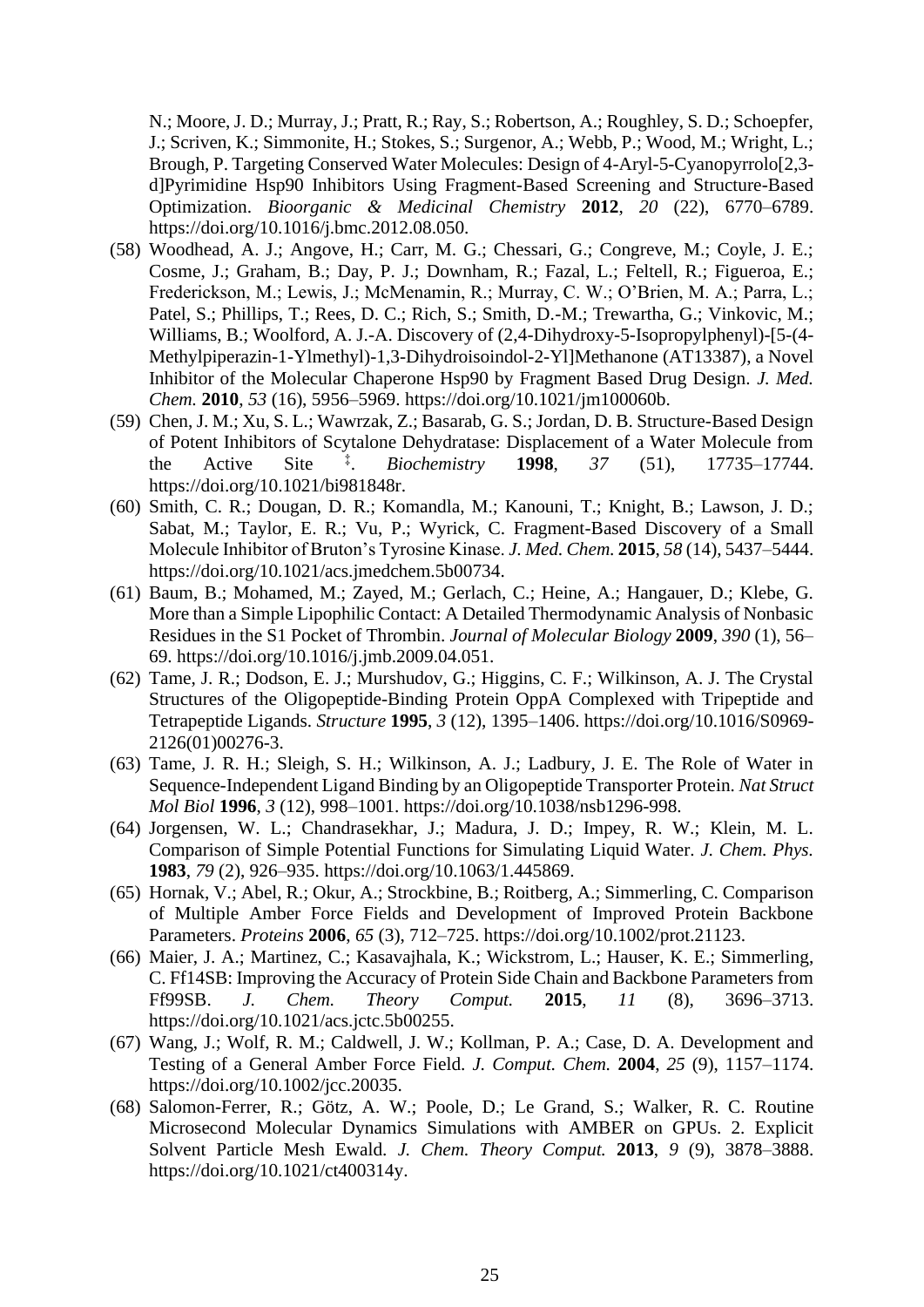- (69) Mermelstein, D. J.; Lin, C.; Nelson, G.; Kretsch, R.; McCammon, J. A.; Walker, R. C. Fast and Flexible Gpu Accelerated Binding Free Energy Calculations within the Amber Molecular Dynamics Package. *J. Comput. Chem.* **2018**, *39* (19), 1354–1358. https://doi.org/10.1002/jcc.25187.
- (70) Greg Landrum. *RDKit: Open-Source Cheminformatics*.
- (71) Hopkins, C. W.; Le Grand, S.; Walker, R. C.; Roitberg, A. E. Long-Time-Step Molecular Dynamics through Hydrogen Mass Repartitioning. *J. Chem. Theory Comput.* **2015**, *11* (4), 1864–1874. https://doi.org/10.1021/ct5010406.
- (72) Feenstra, K. A.; Hess, B.; Berendsen, H. J. C. Improving Efficiency of Large Time-Scale Molecular Dynamics Simulations of Hydrogen-Rich Systems. *Journal of Computational Chemistry* **1999**, *20* (8), 786–798. https://doi.org/10.1002/(SICI)1096- 987X(199906)20:8<786::AID-JCC5>3.0.CO;2-B.
- (73) Åqvist, J.; Wennerström, P.; Nervall, M.; Bjelic, S.; Brandsdal, B. O. Molecular Dynamics Simulations of Water and Biomolecules with a Monte Carlo Constant Pressure Algorithm. *Chemical Physics Letters* **2004**, *384* (4–6), 288–294. https://doi.org/10.1016/j.cplett.2003.12.039.
- (74) Ryckaert, J.-P.; Ciccotti, G.; Berendsen, H. J. C. Numerical Integration of the Cartesian Equations of Motion of a System with Constraints: Molecular Dynamics of n-Alkanes. *J. Comput. Phys.* **1977**, *23* (3), 327–341. https://doi.org/10.1016/0021-9991(77)90098-5.
- (75) Miyamoto, S.; Kollman, P. A. Settle: An Analytical Version of the SHAKE and RATTLE Algorithm for Rigid Water Models. *J. Comput. Chem.* **1992**, *13* (8), 952–962. https://doi.org/10.1002/jcc.540130805.
- (76) Steinbrecher, T.; Mobley, D. L.; Case, D. A. Nonlinear Scaling Schemes for Lennard-Jones Interactions in Free Energy Calculations. *The Journal of Chemical Physics* **2007**, *127* (21), 214108. https://doi.org/10.1063/1.2799191.
- (77) Darden, T.; York, D.; Pedersen, L. Particle Mesh Ewald: An N⋅log(N) Method for Ewald Sums in Large Systems. *J. Chem. Phys.* **1993**, *98* (12), 10089–10092. https://doi.org/10.1063/1.464397.
- (78) Allen M. P. and Tildesley D. J. *Computer Simulation of Liquids*; Clarendon Press: Oxford, 1987.
- (79) Song, L. F.; Lee, T.-S.; Zhu, C.; York, D. M.; Merz, K. M. Using AMBER18 for Relative Free Energy Calculations. *J. Chem. Inf. Model.* **2019**, *59* (7), 3128–3135. https://doi.org/10.1021/acs.jcim.9b00105.
- (80) Lee, T.-S.; Cerutti, D. S.; Mermelstein, D.; Lin, C.; LeGrand, S.; Giese, T. J.; Roitberg, A.; Case, D. A.; Walker, R. C.; York, D. M. GPU-Accelerated Molecular Dynamics and Free Energy Methods in Amber18: Performance Enhancements and New Features. *J. Chem. Inf. Model.* **2018**, *58* (10), 2043–2050. https://doi.org/10.1021/acs.jcim.8b00462.
- (81) Lee, T.-S.; Hu, Y.; Sherborne, B.; Guo, Z.; York, D. M. Toward Fast and Accurate Binding Affinity Prediction with PmemdGTI: An Efficient Implementation of GPU-Accelerated Thermodynamic Integration. *J. Chem. Theory Comput.* **2017**, *13* (7), 3077–3084. https://doi.org/10.1021/acs.jctc.7b00102.
- (82) Rocklin, G. J.; Mobley, D. L.; Dill, K. A.; Hünenberger, P. H. Calculating the Binding Free Energies of Charged Species Based on Explicit-Solvent Simulations Employing Lattice-Sum Methods: An Accurate Correction Scheme for Electrostatic Finite-Size Effects. *The Journal of Chemical Physics* **2013**, *139* (18), 184103. https://doi.org/10.1063/1.4826261.
- (83) Wallace, J. A.; Shen, J. K. Charge-Leveling and Proper Treatment of Long-Range Electrostatics in All-Atom Molecular Dynamics at Constant PH. *The Journal of Chemical Physics* **2012**, *137* (18), 184105. https://doi.org/10.1063/1.4766352.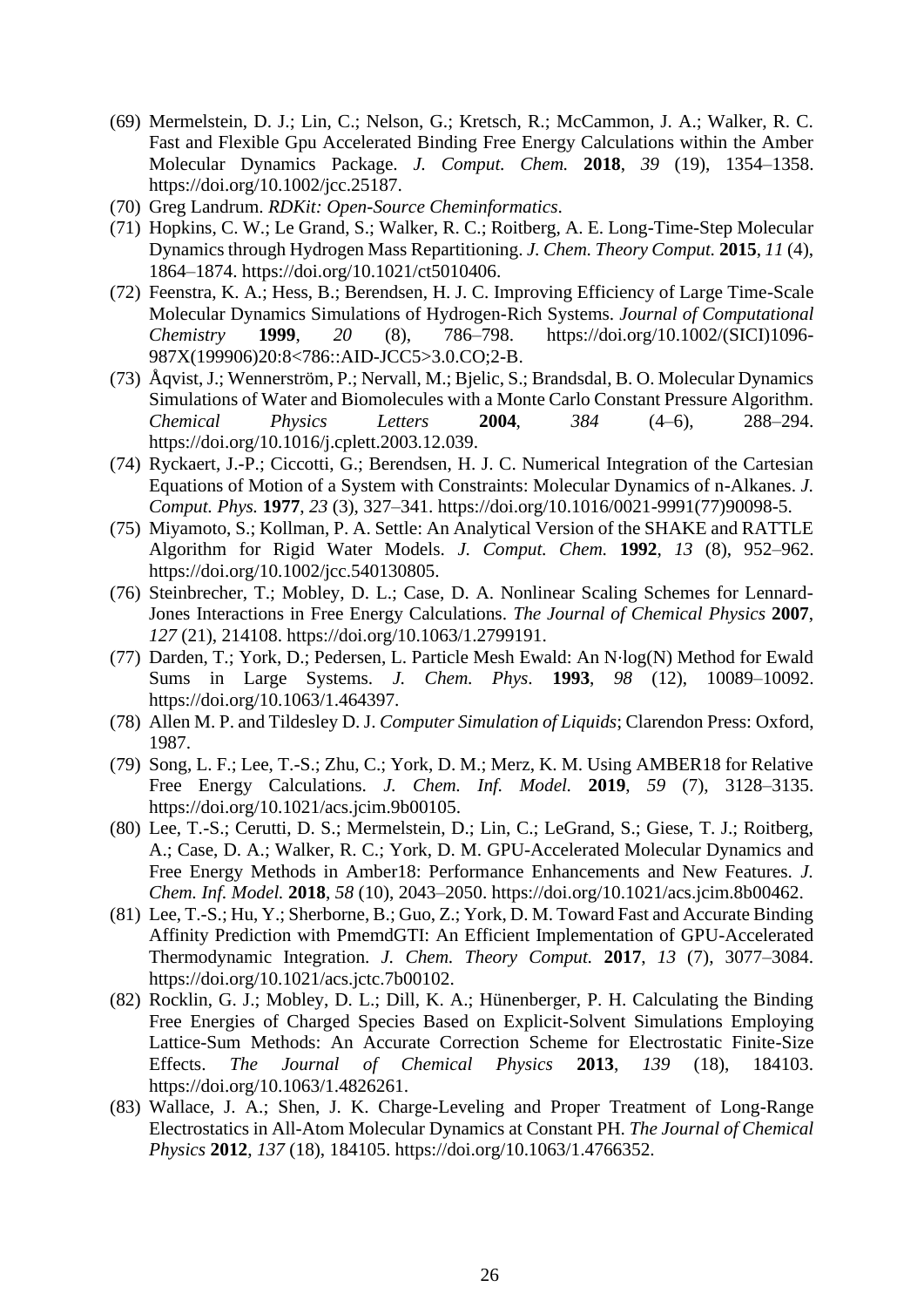- (84) Lin, Y.-L.; Aleksandrov, A.; Simonson, T.; Roux, B. An Overview of Electrostatic Free Energy Computations for Solutions and Proteins. *J. Chem. Theory Comput.* **2014**, *10* (7), 2690–2709. https://doi.org/10.1021/ct500195p.
- (85) Reif, M. M.; Oostenbrink, C. Net Charge Changes in the Calculation of Relative Ligand-Binding Free Energies via Classical Atomistic Molecular Dynamics Simulation. *J. Comput. Chem.* **2014**, *35* (3), 227–243. https://doi.org/10.1002/jcc.23490.
- (86) Chen, W.; Deng, Y.; Russell, E.; Wu, Y.; Abel, R.; Wang, L. Accurate Calculation of Relative Binding Free Energies between Ligands with Different Net Charges. *J. Chem. Theory Comput.* **2018**, *14* (12), 6346–6358. https://doi.org/10.1021/acs.jctc.8b00825.
- (87) Cournia, Z.; Allen, B. K.; Beuming, T.; Pearlman, D. A.; Radak, B. K.; Sherman, W. Rigorous Free Energy Simulations in Virtual Screening. *J. Chem. Inf. Model.* **2020**, acs.jcim.0c00116. https://doi.org/10.1021/acs.jcim.0c00116.
- (88) Henriksen, N. M.; Fenley, A. T.; Gilson, M. K. Computational Calorimetry: High-Precision Calculation of Host–Guest Binding Thermodynamics. *J. Chem. Theory Comput.* **2015**, *11* (9), 4377–4394. https://doi.org/10.1021/acs.jctc.5b00405.